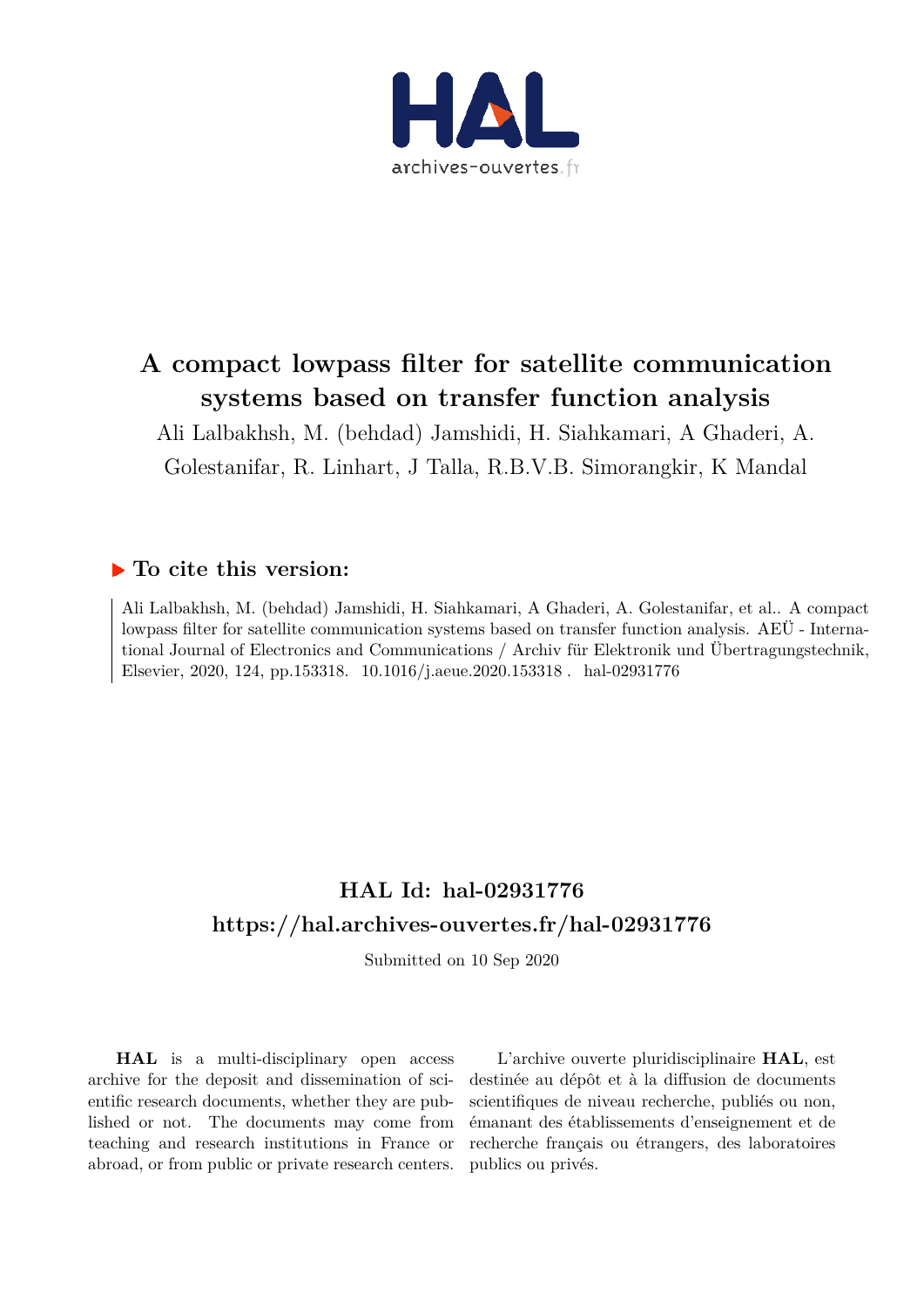# **A Compact Lowpass Filter for Satellite Communication Systems Based on Transfer Function Analysis**

Ali Lalbakhsh, Mohammad (Behdad) Jamshidi, Hesam Siahkamari, Amirhossein Ghaderi,

Alireza Golestanifar, Richard Linhart, Jakub Talla, Roy B. V. B. Simorangkir, and Kaushik

#### Mandal

Dr. Ali Lalbakhsh (PhD in Electronics Engineering) is with the School of Engineering, Macquarie University, NSW, Australia, Email: ali.lalbakhsh@mq.edu.au.com (Corresponding author)

Mr. Mohammad (Behdad) Jamshidi is a PhD student in the Department of Electromechanical Engineering and Power Electronics (KEV), Faculty of Electrical Engineering of the University of West Bohemia, Email: jamshidi@kev.zcu.cz

Mr. Hesam Siahkamari is a PhD student in in the Department of Applied Electronics and Telecommunications (KAE), Faculty of Electrical Engineering of the University of West Bohemia, Email: hesam@kae.zcu.cz

Mr. Amirhossein Ghaderi (Master in Electronics Engineering) is a senior researcher at Young Researchers and Elite Club, Kermanshah Branch, Islamic Azad University, Kermanshah, Iran, Email: amir92h@yahoo.com

Alireza Golestanifar (Master in Electronics Engineering) is a senior researcher at Young Researchers and Elite Club, Kermanshah Branch, Islamic Azad University, Hamedan, Iran, Master of Electronics Engineering, Email: golestany950@yahoo.com

Dr. Richard Linhart (PhD in Electronics Engineering) is an Assistant Professor in the Department of Applied Electronics and Telecommunications (KAE), Faculty of Electrical Engineering of the University of West Bohemia, Email: rlinhart@kae.zcu.cz

Dr. Jakub Talla (PhD in Electrical Engineering) is an Assistant Professor in the Department of Electromechanical Engineering and Power Electronics (KEV), Faculty of Electrical Engineering of the University of West Bohemia, Email: talic@rice.zcu.cz

Dr. Roy B. V. B. Simorangkir (PhD in Electronics Engineering) is a research associate at University of Rennes 1, CNRS, Institut d'Electronique et de Tel´ ecommunications of Rennes (IETR)-UMR 6164, F35000 Rennes, France. Email*:* roy.simorangkir@ieee.org

Kaushik Mandal is an Assistant Professor in the Institute of Radio Physics and Electronics, University of Calcutta, West Bengal, India, kaushikrpe@gmail.com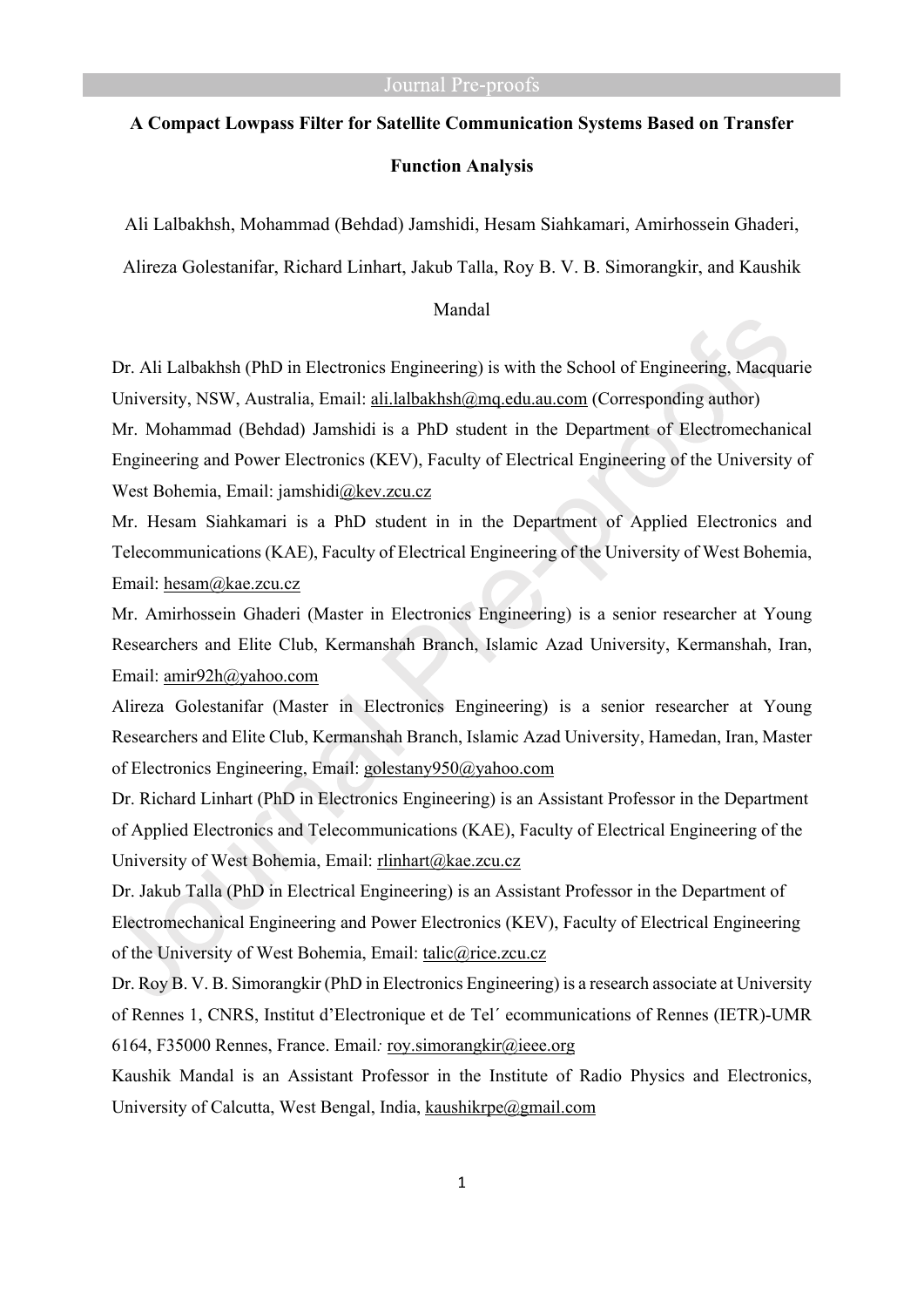*Abstract*: This paper presents a very efficient design procedure for a highperformance microstrip lowpass filter (LPF). Unlike many other sophisticated design methodologies of microstrip LPFs, which contain complicated configurations or even over-engineering in some cases, this paper presents a straightforward design procedure to achieve some of the best performance of this class of microstrip filters. The proposed filter is composed of three different polygonal-shaped resonators, two of which are responsible for stopband improvement, and the third resonator is designed to enhance the selectivity of the filter. A holistic performance assessment of the proposed filter is presented using a Figure of Merit (FOM) and compared with some of the best filters from the same class, highlighting the superiority of the proposed design. A prototype of the proposed filter was fabricated and tested, showing a 3-dB cut-off frequency  $(f_c)$  at 1.27 GHz, having an ultrawide stopband with a suppression level of 25 dB, extending from 1.6 to 25 GHz. The return loss and the insertion loss of the passband are better than 20 dB and 0.25 dB, respectively. The fabricated filter has a high FOM of 76331, and its lateral size is 22.07 mm  $\times$  7.57 mm.

*Introduction:* Microstrip technology has been extensively used for implementation of microwave passive and active components, due to its low-cost fabrication process and its versatile characteristics [1-6]. Microstrip filters (LPFs) play a critical role in modern communication systems for suppressing unwanted harmonics, as they are easily integrated with other microwave components. Therefore, passive LPFs with a small size, wide stopband, and low cost are highly in demand [7]. Such high-performance filters will play a significant role in the upcoming new generation of the low-cost satellite communications technology, where the size and the cost of the Earth receiver stations are critical. This is even more important for the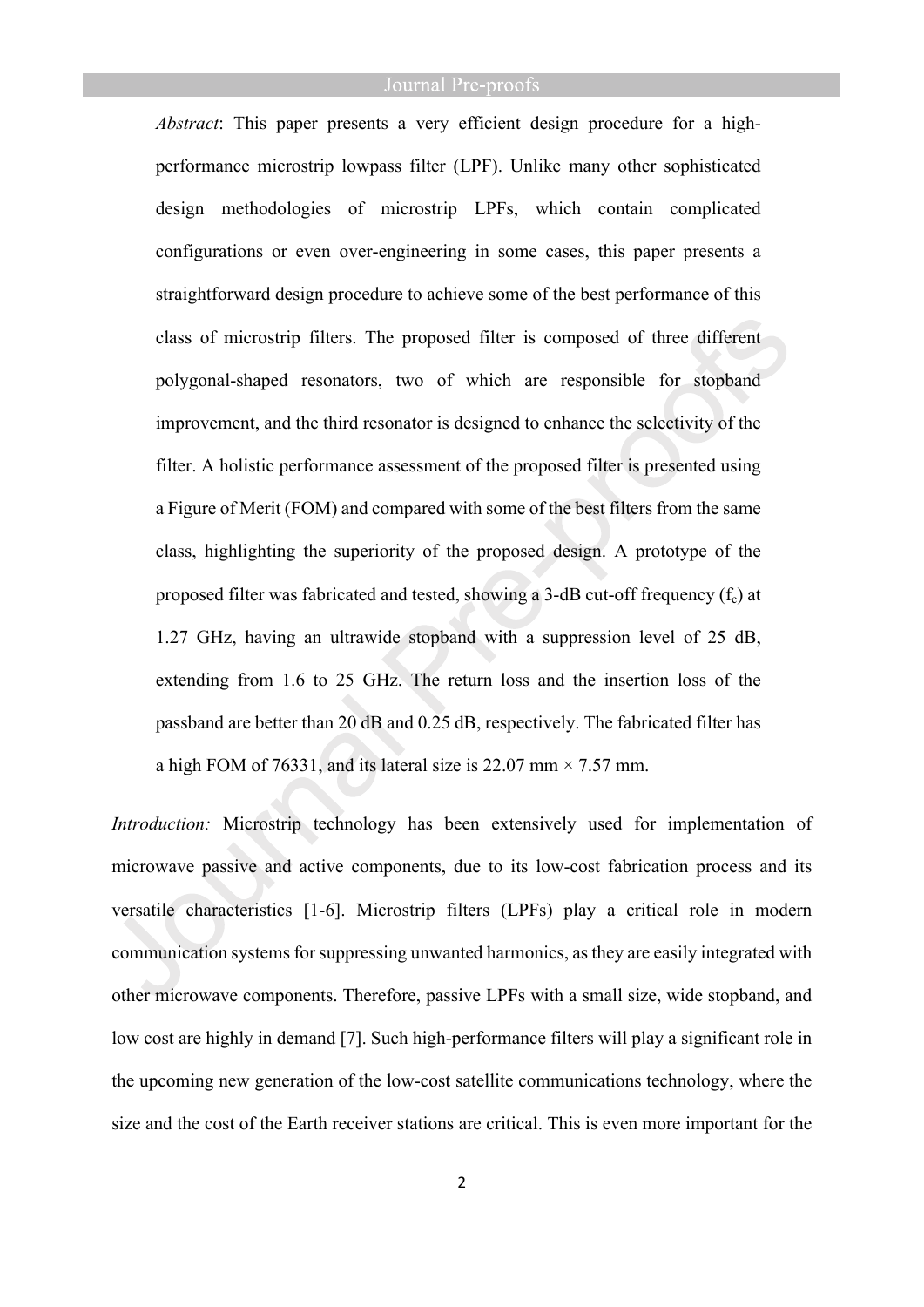communication-one-the-move, where in addition to all strict satellite communication requirements, there is a strong motivation to employ passive, affordable microwave and electromagnetic components in the portable satellite receivers [8-11]. Thus, various techniques have been studied to achieve LPFs with the mentioned features [12-27]. A modified version of T-shaped resonators in conjunction with multiple open-stubs was proposed in [12] to realize a compact LPF with a large stopband. In a different approach, a new E-type feeding structure was proposed to feed a cross-shaped patch reonator to minimize the passband insertion loss [13]. Coupled rhombic stubs were proposed in [14] to improve both stopband and out-of-band rejection. While the design procedures in [12], [14] have been successful in some factors of merit, their roll-offs were reported to be around 50 dB/GHz. To achieve high selectivity, tapered sectorial resonators and large radial stubs were proposed in [15] and [16], respectively. Despite the very sharp responses realized in these two works, both procedures resulted in a relatively large circuit size. Other methods, such as stepped-impedance [13-17], pendulumshaped resonator [18] and spiral lines [19], have been proposed for wide-stopband applications. Similar out-of-band performance along with a strong harmonic attenuation can be achieved using defected ground structures [20, 21]; however, the implementation complexity is considered as the associated challenge with this technique.

In [22], a high-impedance transmission-line is loaded by multiple compact microstrip resonant cells to provide both high selectivity and wide stopband, while the circuit size is not equally weighted, resulting in a relatively large filter. In [23-27], numerical-based approaches were used to predict the transfer function of a lowpass filter and to extract its resonant frequencies. With the development of nature-based optimization algorithms, such as ant colony optimization [28-29], neural networks [30-34] and particle swarm optimization [35-36], a new avenue of research in the microwave and electromagnetic community has been established,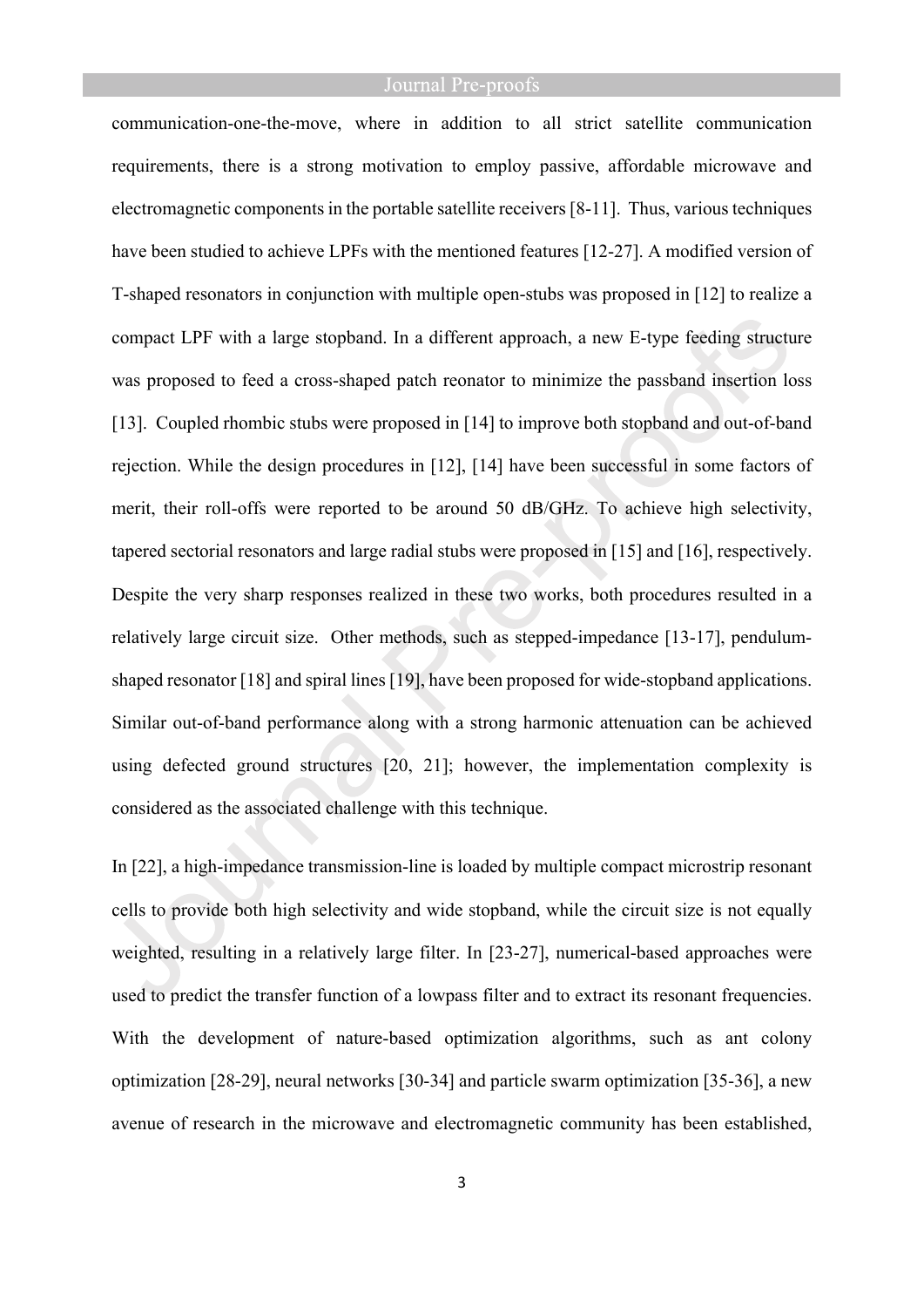where several customized optimization algorithms in conjunction with electromagnetic (EM) simulators have been used to design and optimize a wide range of microwave and EM components, such as filters, power dividers, frequency selective surfaces [37-44]. Apart from the above-mentioned applications, microstrip LPFs are integrated with other microwave components, such as power-dividers with harmonic suppression capability [45-46]. In [47], a symmetric LPF composed of several square resonators was used to attenuate the reflected signals throughout the passband up to 15 dB, whereas the transition band is relatively large. Defected ground structure (DGS) has been reported as another technique for harmonic suppression in LPFs, considerably extending the stopband range [48],[49]. However, the attenuation level in the stopband of these filters are less than 18 dB, and the return loss in the passband is around only 10 dB. Also, radial-shaped and semi-circle patch resonators were applied in [50], even though it suffers from a narrow stopband. Reviewing related literature reveals that most approaches mainly focus on improving one or some of the critical properties of the LPFs, while other aspects, particularly design complications, are sacrificed or neglected. Hence, we propose a very simple, yet systematic design methodology, to reasonably satisfy all factors of merit and achieve a significantly greater FOM than many recently published LPFs. The presented filter is compact with total area of only 0.0048  $\lambda_g^2$ , where  $\lambda_g$  is the guided wavelength at the cut-off frequency. The measured transition band extends from 1.27 GHz to 1.67 GHz with attenuation levels of -3 and -40 dB, respectively. The spurious signals are significantly suppressed from 1.6 GHz up to 25 GHz, which is about  $19f_c$ . The proposed LPF operating at 1.27 GHz with wide stopband and miniaturized dimensions is a good candidate for the satellite communication technology. All simulations are carried out by ADS Momentum on an RT-5880 substrate with a thickness of 0.381 mm.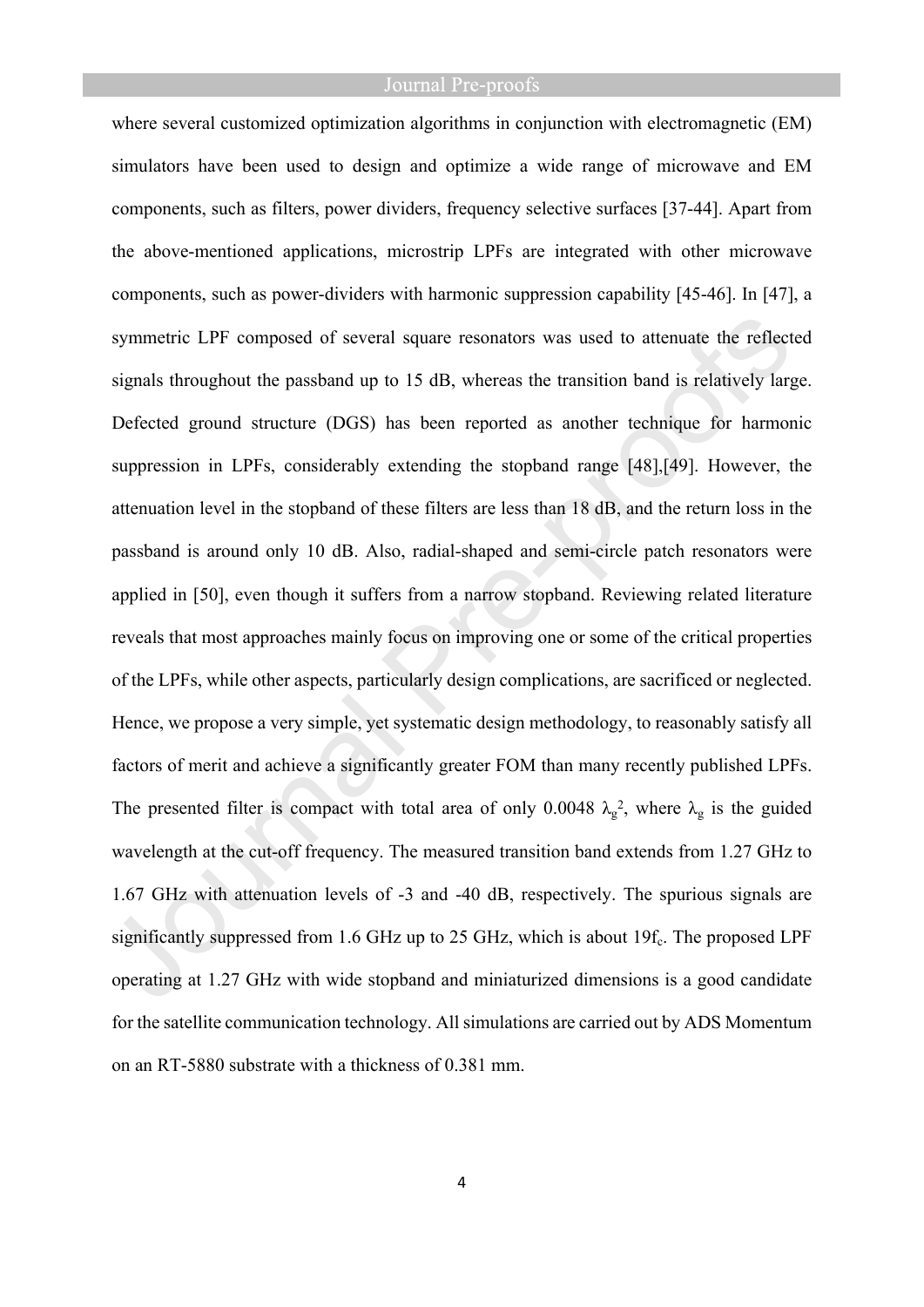*Filter Design:* The proposed procedure is composed of three steps, delivering three different cells with different functionalities essential for the filter design. First, a wideband suppressing cell with a high attenuation level is designed to ensure the wide-stopband capability of the filter. To do this, a pair of T-shaped resonators is placed on a high-impedance transmission line, as shown in Fig. 1(a). In this figure, Vi and Vo represent the input and output signals. The proposed structure is modeled by a LC equivalent circuit to verify the suppression capability. In addition to the LC model analysis, even and odd mode analysis can be used to justify the filtering behavior of the microstrip filters as explained in [51], [52]. In LC model proposed, L1, L2 and C1 are inductances and capacitance of the transmission line, respectively. L3 and C2 denote the inductance and capacitance of the high impedance lines of the T-shaped resonators, respectively. The inductance and capacitance of the low impedance stub are introduced by L4 and C3, respectively. Lumped-element values are calculated and optimized using the methods described in [7,16]. The LC values of the resonator are as follows: C1=0.24 pF, C2=0.28pF, C3=0.24 pF, L1=1.62 nH, L2=4.2 nH, L3=0.25 nH and L4=0.4 nH. This cell is designed to create a deep transmission zero at 12 GHz with an ultrawide stopband.



(a)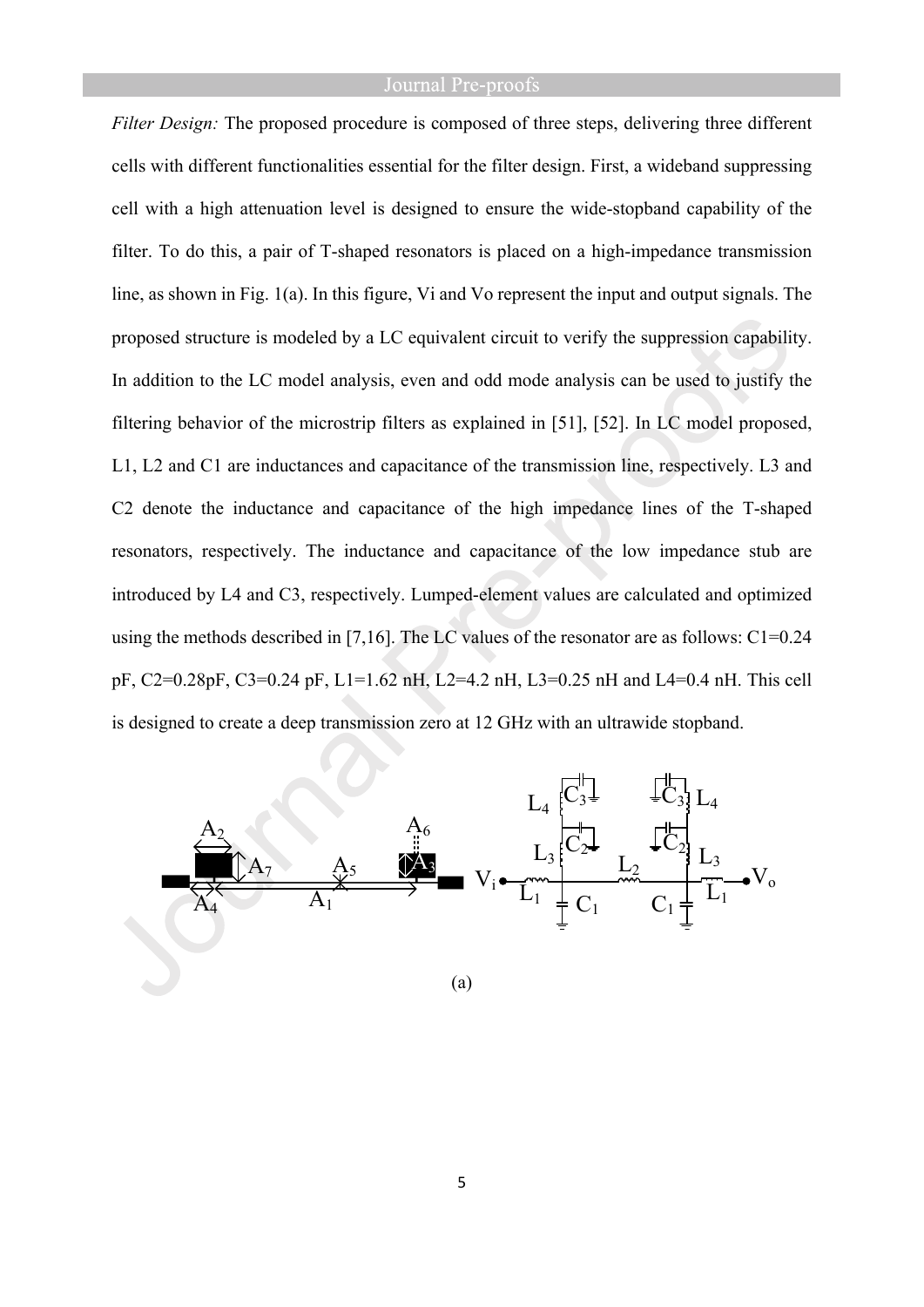

*Fig. 1 The proposed wideband suppressing cell. (a)Layout and LC equivalent circuit. (b) EM and LC simulation results.*

Fig. 1 (b) shows the EM and LC responses. To analyze and verify the operation of the LC model, transfer function of the T-shaped resonators is computed as (1). The formula of the first transmission zero  $(Tz_1)$  is attained by equating the transfer function to zero as (2). Notice, r is the matching impedance of input and output ports ( $r = 50\Omega$ ). As seen, the equation of Tz<sub>1</sub> is relared to LC parameters, so that its location can be easily relocated by varying LC values.

$$
\frac{v_o}{v_i} = \frac{2rd}{dL_1s + L_1s(cL_1s + b + d) + L_2s(cL_1s + d) + r^2ad + adrL_1s + 2r + rcL_1s + rcL_2s + 2rd},
$$
 (1)

where

$$
a = \left(\frac{2cd + c^2L_2s}{d^2}\right),
$$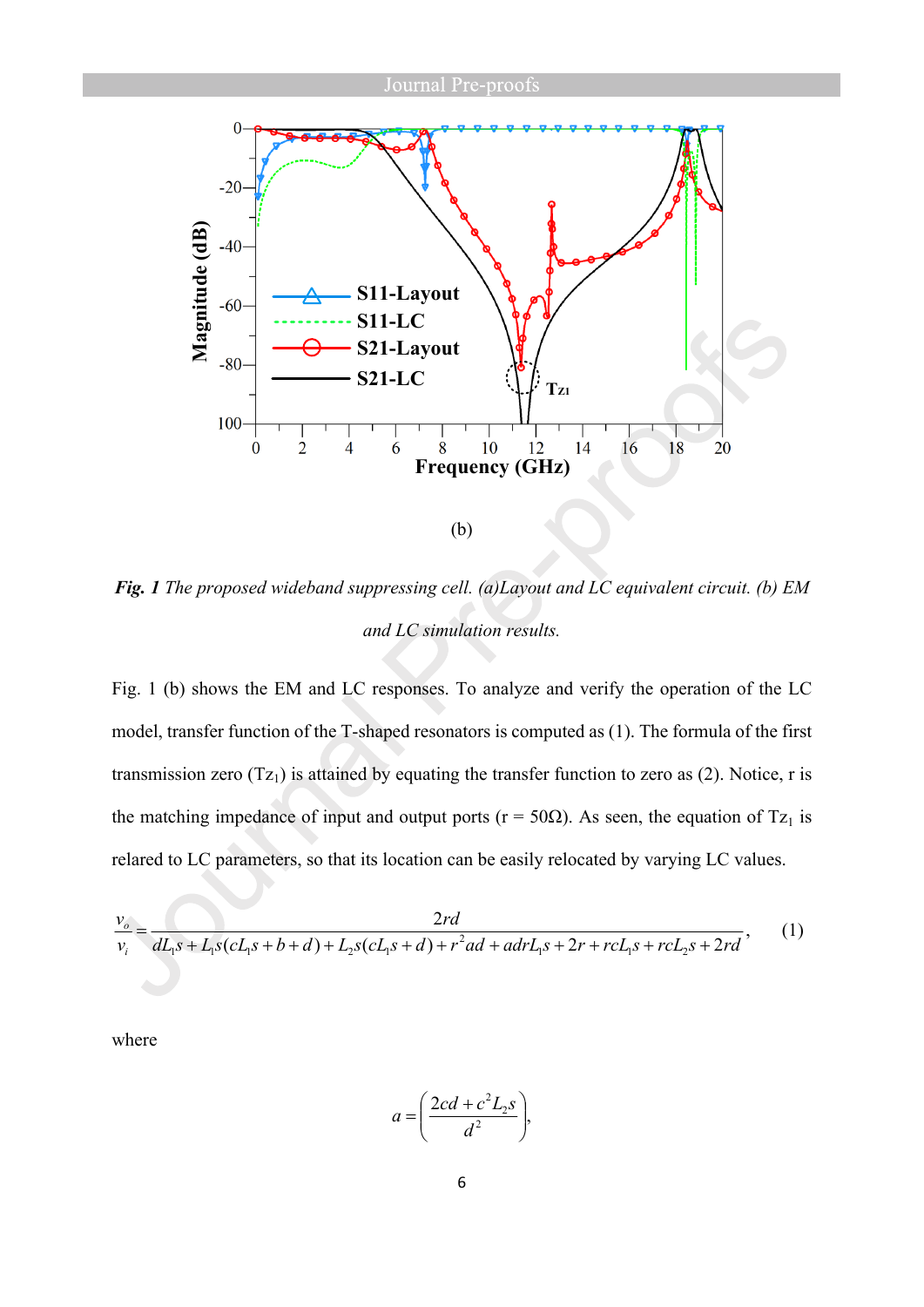$$
b = \left(L_1s + L_2s\left(\frac{cL_1s}{d} + 1\right)\right)c,
$$

 $(C_1C_2L_3 + C_1C_3L_3 + C_1C_3L_4 + C_2C_3L_4)s^3 + (C_1+C_2+C_3)s,$ 3  $1$   $2\frac{13}{3}$   $\cdot$   $\cdot$   $1$   $\cdot$   $3\frac{13}{3}$   $\cdot$   $\cdot$   $1$   $\cdot$   $3\frac{13}{4}$   $\cdot$   $\cdot$   $2$   $\cdot$   $3\frac{13}{4}$ 5  $c = C_1 C_2 C_3 L_3 L_4 s^5 + (C_1 C_2 L_3 + C_1 C_3 L_3 + C_1 C_3 L_4 + C_2 C_3 L_4) s^3 + (C_1 + C_2 + C_3) s^2$  $(C_2L_3+C_3L_3+C_3L_4)s^2+1$ .  $2\frac{2}{3}$   $\sqrt{313}$   $\sqrt{314}$  $d = C_2 C_3 L_3 L_4 s^4 + (C_2 L_3 + C_3 L_3 + C_3 L_4) s^2 +$  $\qquad \qquad (2)$ 2 2  $(C_2L_3 + C_3L_3 + C_3L_4)^2 - 4$  $2^{\mathcal{L}_3 \mathcal{L}_3 \mathcal{L}_4}$  $2\epsilon_3\epsilon_3\epsilon_4$ 2  $2\mathcal{L}_3$   $\cdot$   $\mathcal{L}_3\mathcal{L}_3$   $\cdot$   $\mathcal{L}_3\mathcal{L}_4$   $\cdot$   $\sqrt{(2}\mathcal{L}_3 \cdot \mathcal{L}_3\mathcal{L}_3 \cdot \mathcal{L}_3\mathcal{L}_4)}$  $\begin{array}{c|c|c|c|c} & & & & 1 & \hline & & & & 1 & \hline & & & & & 1 & \hline & & & & & & 1 & \hline & & & & & & & & 1 \end{array}$  $C_2C_3L_3L$  $C_2L_3 + C_3L_4 + C_4L_4 - \sqrt{(C_2L_3 + C_3L_4 + C_4L_4)^2 - 4C_2C_3L_4L_4}$ *TZ*  $+C_3L_3+C_3L_4-\sqrt{(C_2L_3+C_3L_3+C_3L_4)^2}$  $\overline{a}$  $=$ 

Location of  $Tz_1$  is related to the LC values, particularly the values of L3, L4 and C3 which represent the T-shaped resonators equivalent model. Fig 2 shows the effects of varying L4, L3 and C3. The sweep range of L3 and L4 is 0 to 1 nH and the sweep range of C3 is between 0 to 1 pF. As can be seen, by decresing the vlaues of L4 and L3,  $Tz_1$  shifts to higher frequencies, extending the stopband, while the cut off frequency is less affected by variation of L4 cpompared to L3. The next parameter which is effective to alter stopband range is C3. According to Fig 2, it is seen that decreasing the value of C3 increaes the stopband and cut off frequency. It should be noticed that for swept values of L4, L3 and C3 only the one parameter is swepted and the others are fixed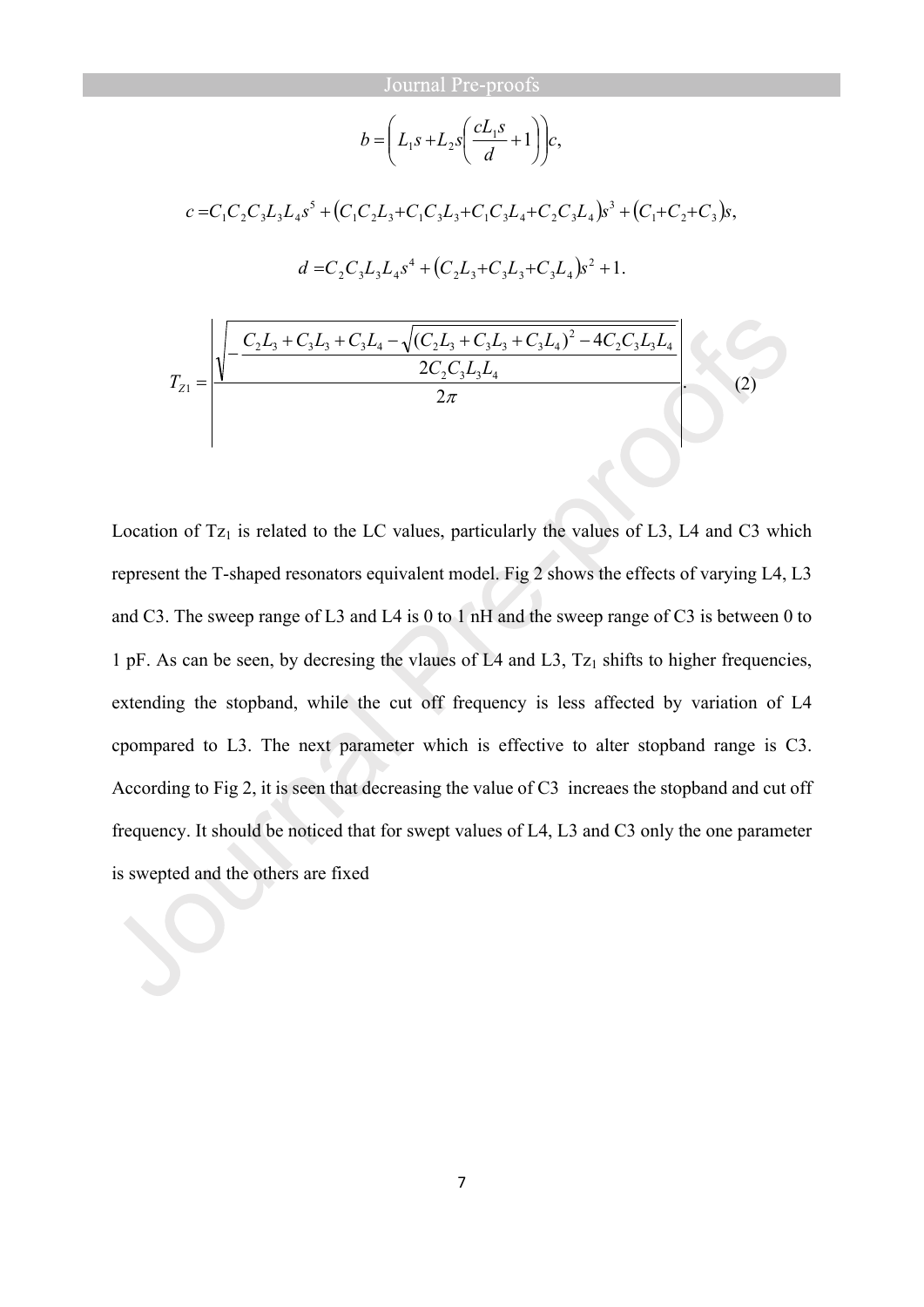

**(a)**

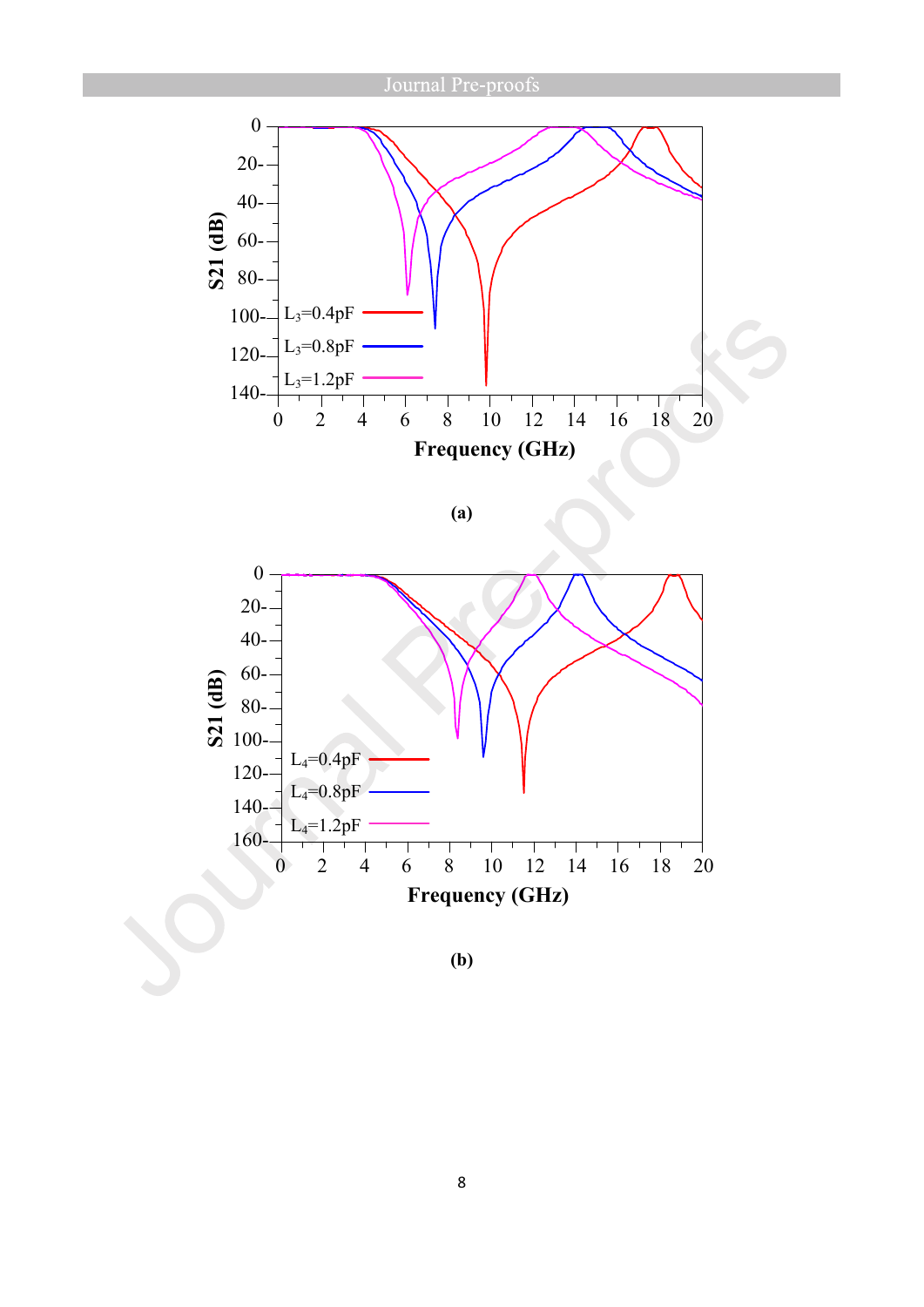

**Fig. 2.** *Variation of Tz1 and its effects on the frequency reponse of the filter versus the different values of L4,L3 and C3.*

*Octagonal Resonator:* In the second step, another suppression cell is designed with the advantage of providing a smaller transition band. This characteristic contributes to a higher selectivity in the filtering mechanism of the proposed LPF. To do so, an octagonal resonator along with its LC model with a transmission zero tuned at 5 GHz is designed and shown in Fig. 3.



9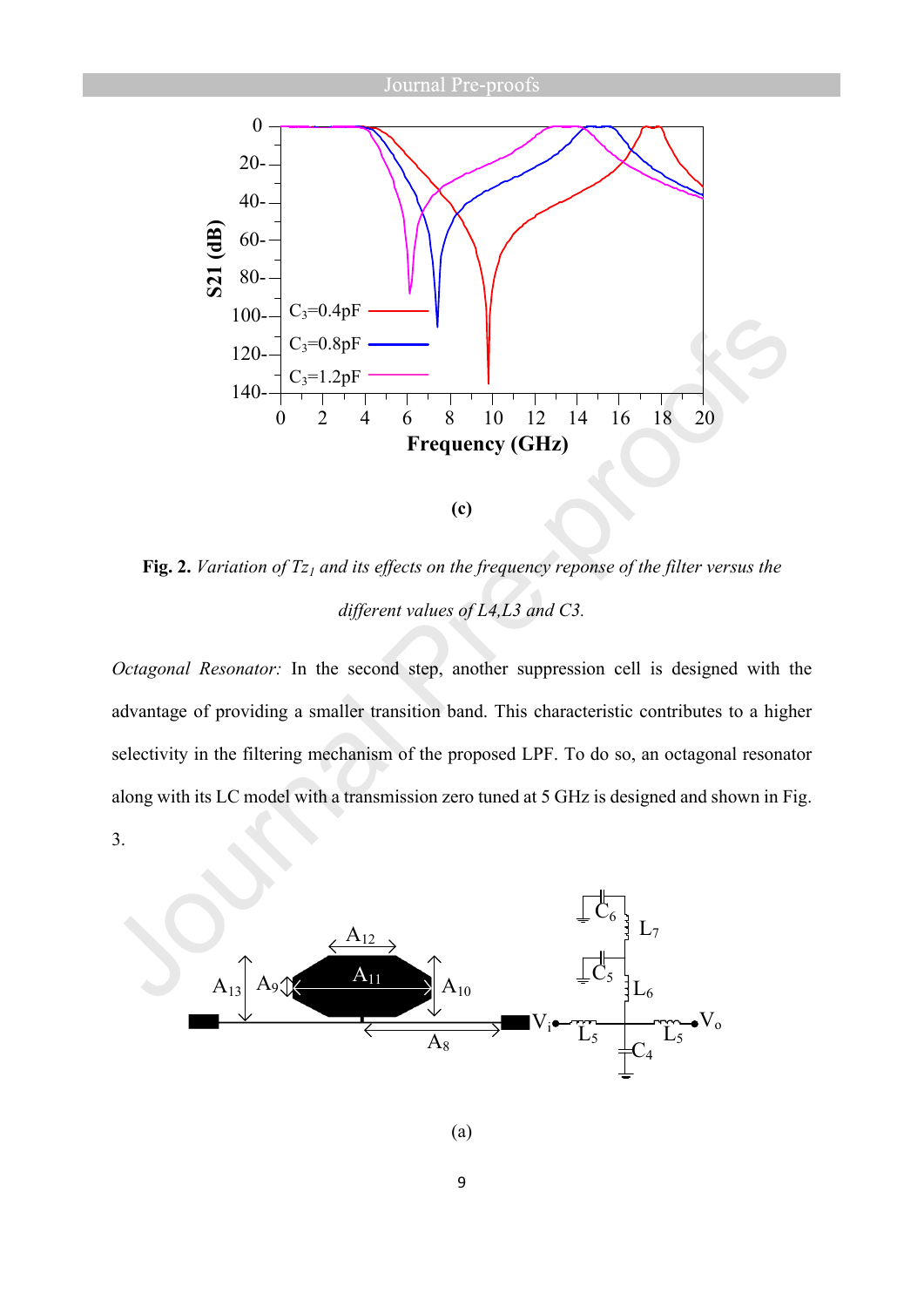

*Fig. 3 Octagonal suppression cell. (a) Layout and equivalent circuit. (b) EM and LC simulation results.*

In the LC model, the inductor and the capacitor associated with the transmission line are represented by L5 and C4, respectively. L6 and C5 are inductance and capacitance of the highimpedance line of octagonal resonator, respectively. In addition, the capacitor and the inductor of the octagonal-shaped stub are C6 and L7, respectively. The values of the lumped elements of the octagonal resonator are as follows:  $C_4=0.27$  pF,  $C_5=1.08$  pF,  $C_6=1.49$  pF,  $L_5=8.51$  nH,  $L_6$ =0.17 nH,  $L_7$ =0.50 nH. The suppression performance of the proposed cell is verified by its EM and LC responses in Fig. 3. The transfer function of the octagonal resonator and the equation of  $Tz_2$  are calculated and represented in (3) and (4), respectively.

$$
\frac{v_o}{v_i} = \frac{2r}{L_5 S (L_5 C_4 S^2 + b + 1) + r (L_5 C_4 S^2 + aL_5 S + b + 2) + r^2 a + L_5 S},
$$
\n(3)

where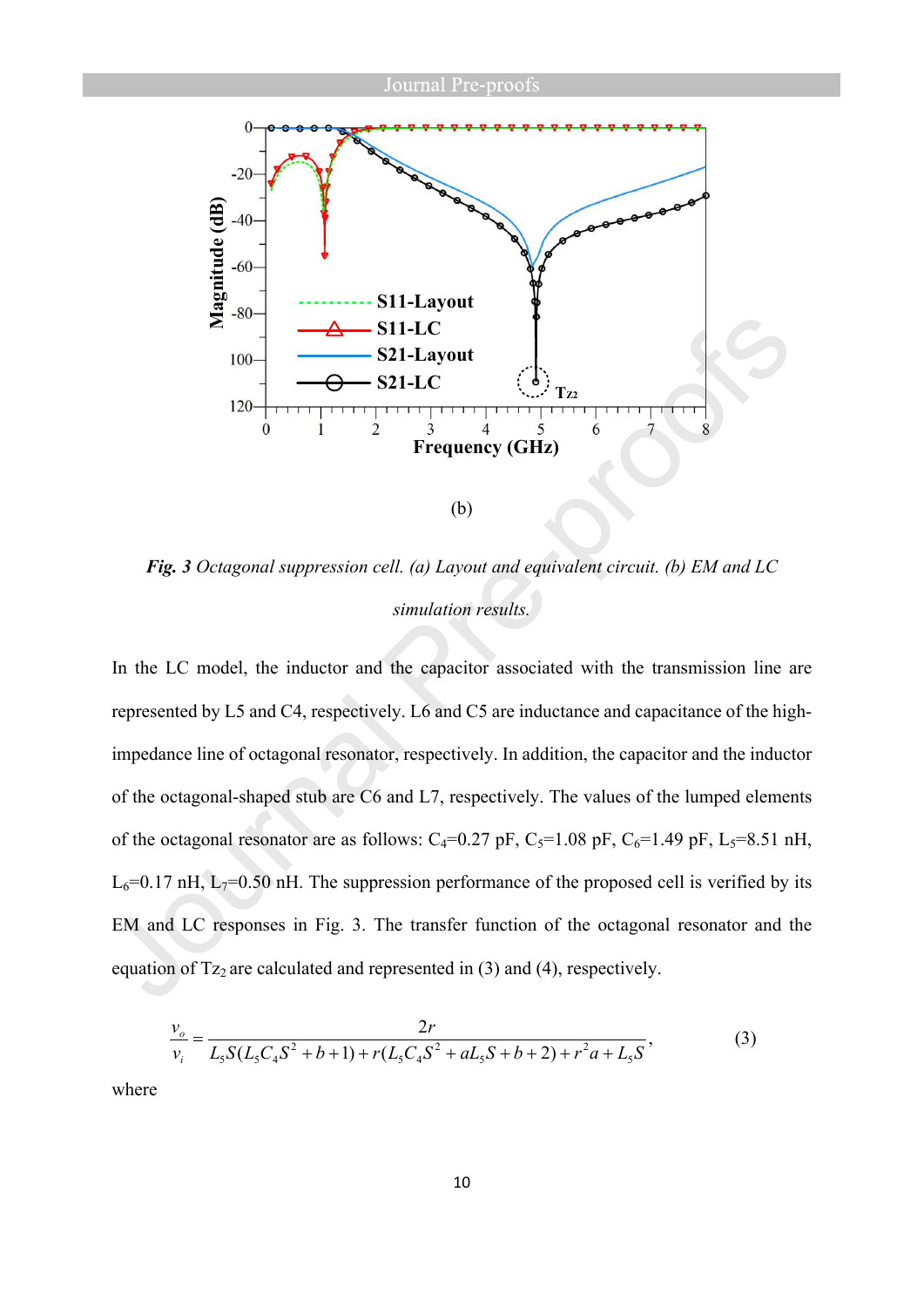$$
a = \left(\frac{C_{5}C_{6}L_{7}S^{3} + (C_{5} + C_{6})S}{C_{5}C_{6}L_{7}L_{6}S^{4} + (C_{5}L_{6} + C_{6}L_{6} + C_{6}L_{7})S^{2} + 1} + C_{4}S\right),
$$
  
\n
$$
b = \left(\frac{L_{5}S(C_{5}C_{6}L_{7}S^{3} + (C_{5} + C_{6})S)}{C_{5}C_{6}L_{7}S^{4} + (C_{5}L_{6} + C_{6}L_{6} + C_{6}L_{7})S^{2} + 1}\right).
$$
  
\n
$$
T_{Z2} = \frac{\sqrt{\frac{C_{5}L_{6} + C_{6}L_{6} + C_{6}L_{7} - \sqrt{(C_{5}L_{6} + C_{6}L_{6} + C_{6}L_{7})^{2} - 4C_{5}C_{6}L_{6}L_{7}}}{2C_{5}C_{6}L_{6}L_{7}}}}{2\pi} \right).
$$
(4)

In the third step, the desired cut-off frequency of the filter is realized using a very-sharpresponse cell. So, two pentagonal resonators are proposed to introduce a significantly deep transmission zero, placed very close to the desired cut-off frequency, as shown in Fig. 4.

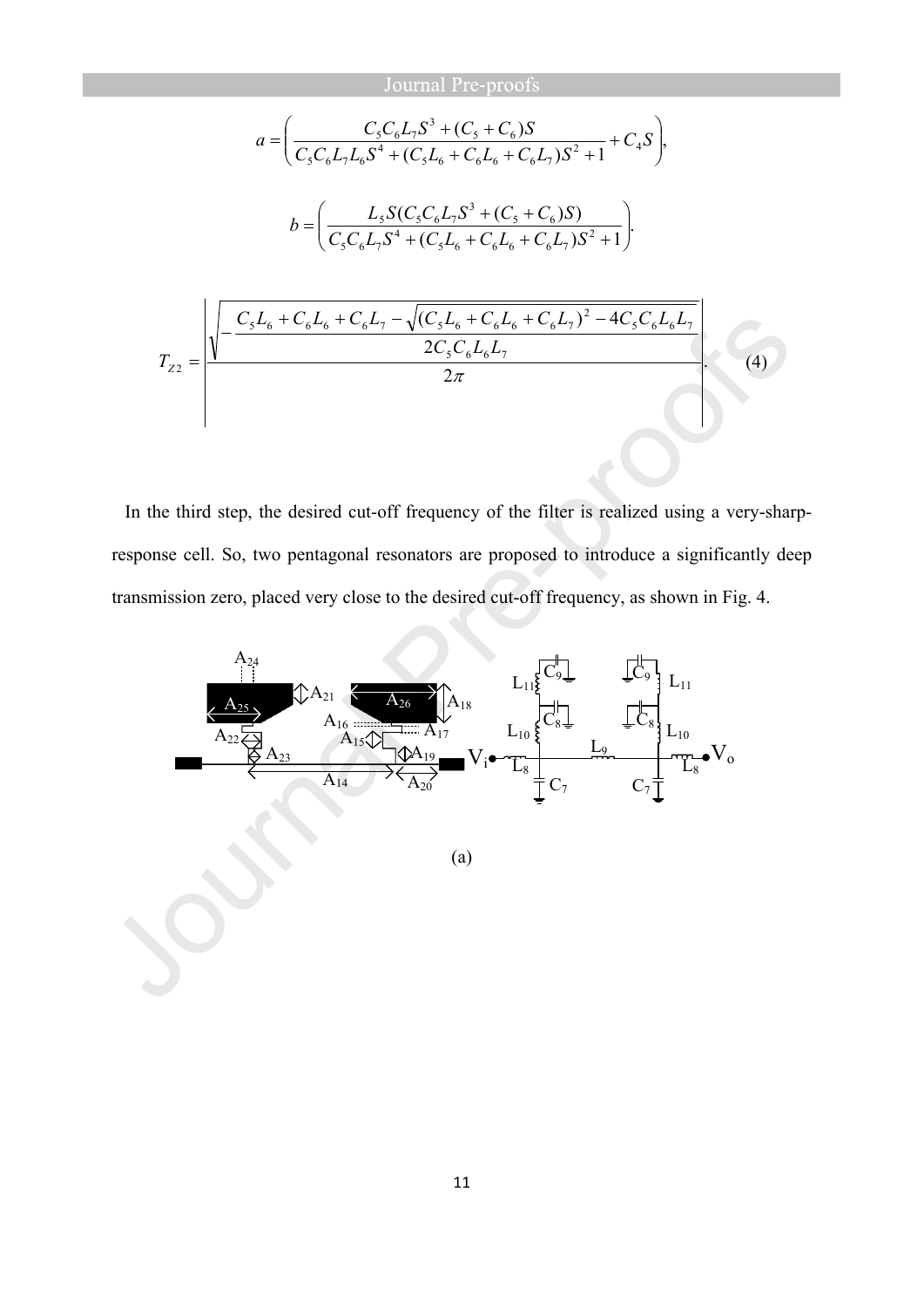

*Fig. 4Pentagonal resonators. (a) The layout and the equivalent circuit. (b) The EM and LC simulation results.*

As can be seen from the LC and EM responses, there is a strong transmission zero at 2 GHz, due to the identical pentagonal resonators. In the LC model of pentagonal resonators, L8, L9 and C7 show inductances and capacitance of the transmission line, respectively. L10 and C8 are inductor and capacitor of the high-impedance lines of the pentagonal resonators, respectively. The inductor and capacitor of the pentagonal-shaped stubs are depicted by L11 and C9, respectively. The values of the lumped elements are as follows:  $C_7=0.24$  pF,  $C_8=0.77$ pF, C<sub>9</sub>=1.16 pF, L<sub>8</sub>=3.32 nH, L<sub>9</sub>=10.26 nH, L<sub>10</sub>=4.36 nH, L<sub>11</sub>=0.08 nH. The formula of Tz<sub>3</sub> is obtained as (6) using transfer function of pentagonal resonators in (5). The physical dimensions of the proposed LPF are classified in Table 1.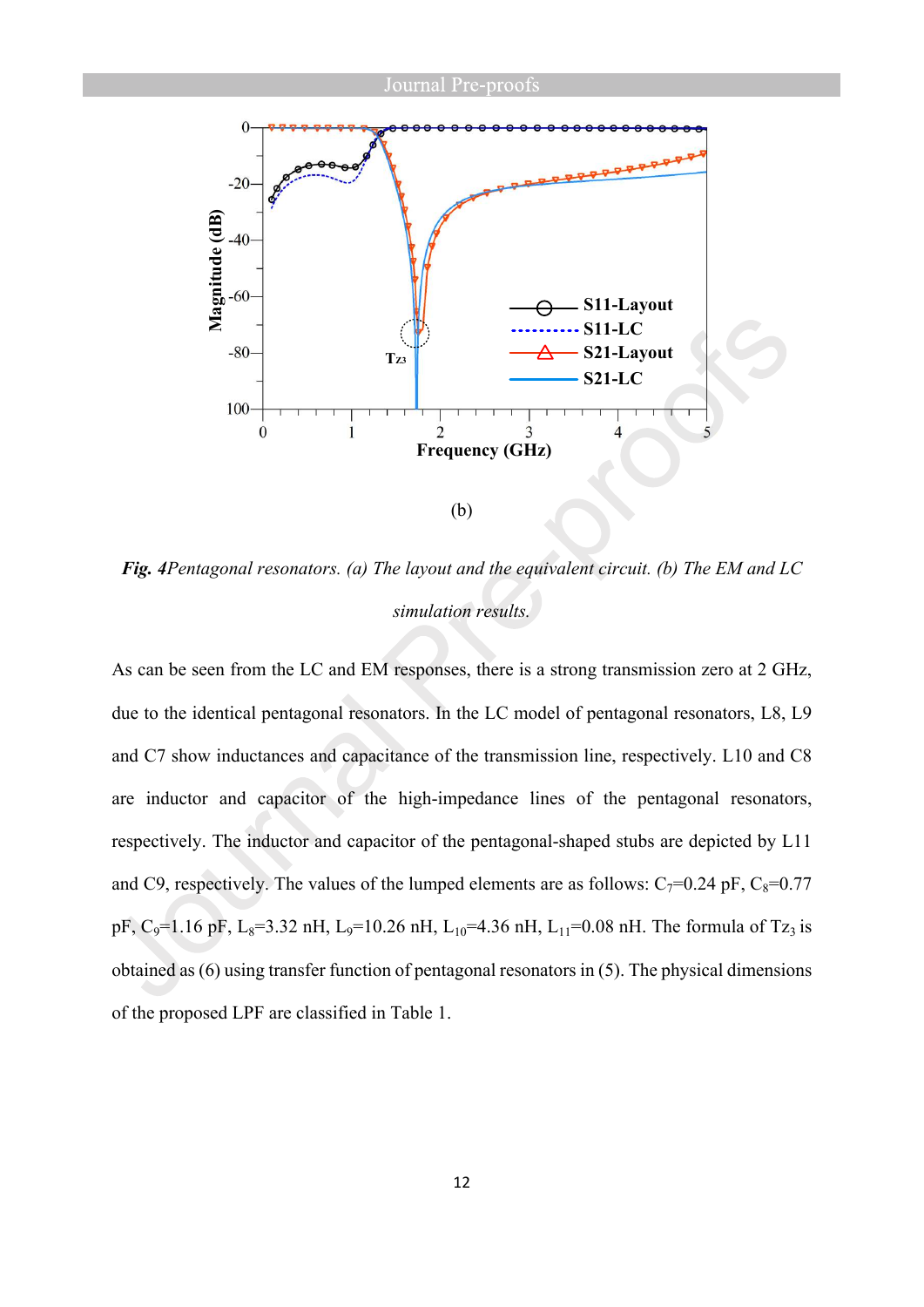$$
\frac{v_o}{v_i} = \frac{2rd}{dL_s s + L_s s(cL_s s + b + d) + L_9 s(cL_s s + d) + r^2 ad + adrL_s s + 2r + rcL_s s + rcL_9 s + 2rd},
$$
(5)

where

$$
a = \left(\frac{2cd + c^2 L_9 s}{d^2}\right),
$$
  

$$
b = \left(L_8 s + L_9 s \left(\frac{c L_8 s}{d} + 1\right)\right) c,
$$

 $(C_7C_8L_{10}+C_7C_9L_{10}+C_7C_9L_{11}+C_8C_9L_{11})s^3+(C_7+C_8+C_9)s,$ 3  $70.8\mu_{10}$   $\sim$   $70.9\mu_{10}$   $\sim$   $70.9\mu_{11}$   $\sim$   $80.9\mu_{11}$  $c = C_7 C_8 C_9 L_{10} L_{11} s^5 + (C_7 C_8 L_{10} + C_7 C_9 L_{10} + C_7 C_9 L_{11} + C_8 C_9 L_{11}) s^3 + (C_7 + C_8 + C_9) s^4$ 

$$
d = C_8 C_9 L_{10} L_{11} s^4 + (C_8 L_{10} + C_9 L_{10} + C_9 L_{11}) s^2 + 1.
$$

$$
T_{Z3} = \frac{\sqrt{-\frac{C_8L_{10} + C_9L_{10} + C_9L_{11} - \sqrt{(C_8L_{10} + C_9L_{10} + C_9L_{11})^2 - 4C_8C_9L_{10}L_{11}}}{2C_8C_9L_{10}L_{11}}}}{2\pi}.
$$
(6)

**Table 1:** The physical dimensions of the proposed LPF

| Parameter     | A <sub>1</sub> | A <sub>2</sub> | $A_3$    | $A_4$    | $A_5$    | $A_6$    | $A_7$    | $A_8$    | $A_9$    |
|---------------|----------------|----------------|----------|----------|----------|----------|----------|----------|----------|
| Value<br>(mm) | 17.8           | 3.3            | 2.2      | 1.8      | 0.1      | 0.2      | 2.6      | 10.7     |          |
| Parameter     | $A_{10}$       | $A_{11}$       | $A_{12}$ | $A_{13}$ | $A_{14}$ | $A_{15}$ | $A_{16}$ | $A_{17}$ | $A_{18}$ |
| Value<br>(mm) | 4.9            | 10.8           | 5.3      | 5.30     | 13.6     | 1.6      | 0.3      | 0.7      | 3.7      |
| Parameter     | $A_{19}$       | $A_{20}$       | $A_{21}$ | $A_{22}$ | $A_{23}$ | $A_{24}$ | $A_{25}$ | $A_{26}$ |          |
| Value<br>(mm) | l.5            | 4.0            | 2.0      | 1.8      | 1.2      | 1.0      | 5.0      | 8.0      |          |

The current disributions of the final structure at the cut off frequency (1.27 GHz) and a typical frequency in the stopband (3.21 GHz) are ploted in Figs. 6a and 6b. As observed, the current density is stronger at 1.27 GHz and the flow is suppressed at the stopband.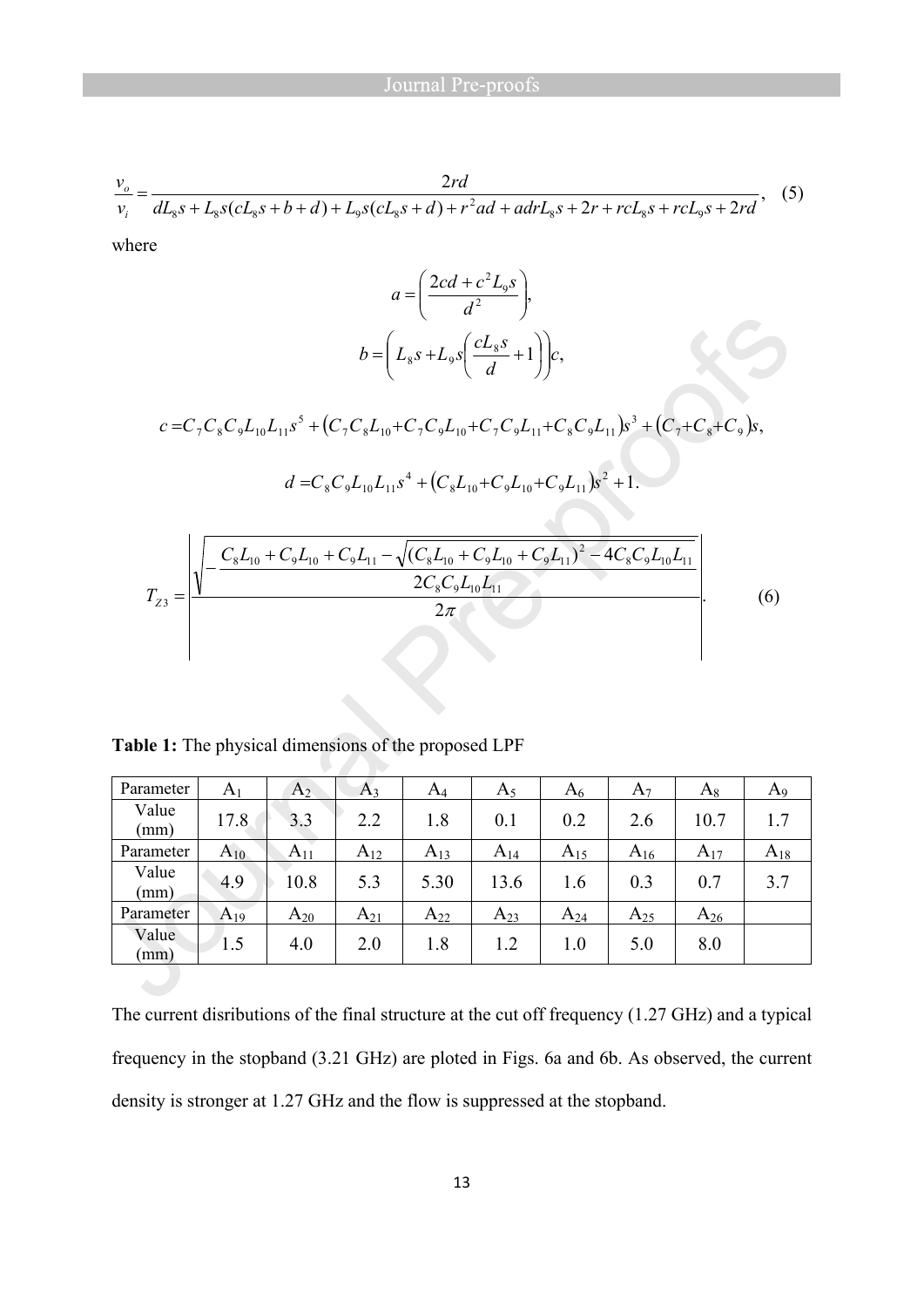

*Fig. 5. Current distributions of the proposed LPF. (a) Cut-off frequency (1.27 GHz), (b) Stopband area (3.21 GHz)*

*Measurement Results*: To verify the presented design approach, a prototype LPF was fabricated and measured, as shown in Fig. 6a. The fabricated model is implemented on an RT-5880 substrate with a thickness of 0.381 mm. The S-parameters of the filter were measured using an Agilent vector network analyzer (E8361 C) and shown in Fig. 6b. Fig. 6c shows the variation of group delay (GD) throughout the passband is only 0.7 ns, depicting a flat response. According to these figures, the frequency response of the proposed filter has a 3-dB cut-off frequency of 1.27 GHz with a very small transition band. The filter exhibits excellent in-band and out-of-band characteristics, providing a super ultrawide stopband, extending from 1.6 GHz up to 25 GHz, which is about  $19f_c$ . The return loss and the insertion loss in the passband are better than 20 dB and 0.25 dB, respectively, showing a flat and stable passband. The filter is compact, with a size of  $0.12\lambda g \times 0.04\lambda g$  (where  $\lambda g$  is the guided wavelength at 1.27 GHz). Table 2 summarizes a comparison between some of the newly reported LPFs and the proposed one, based on the specifications explained in [16] and [23].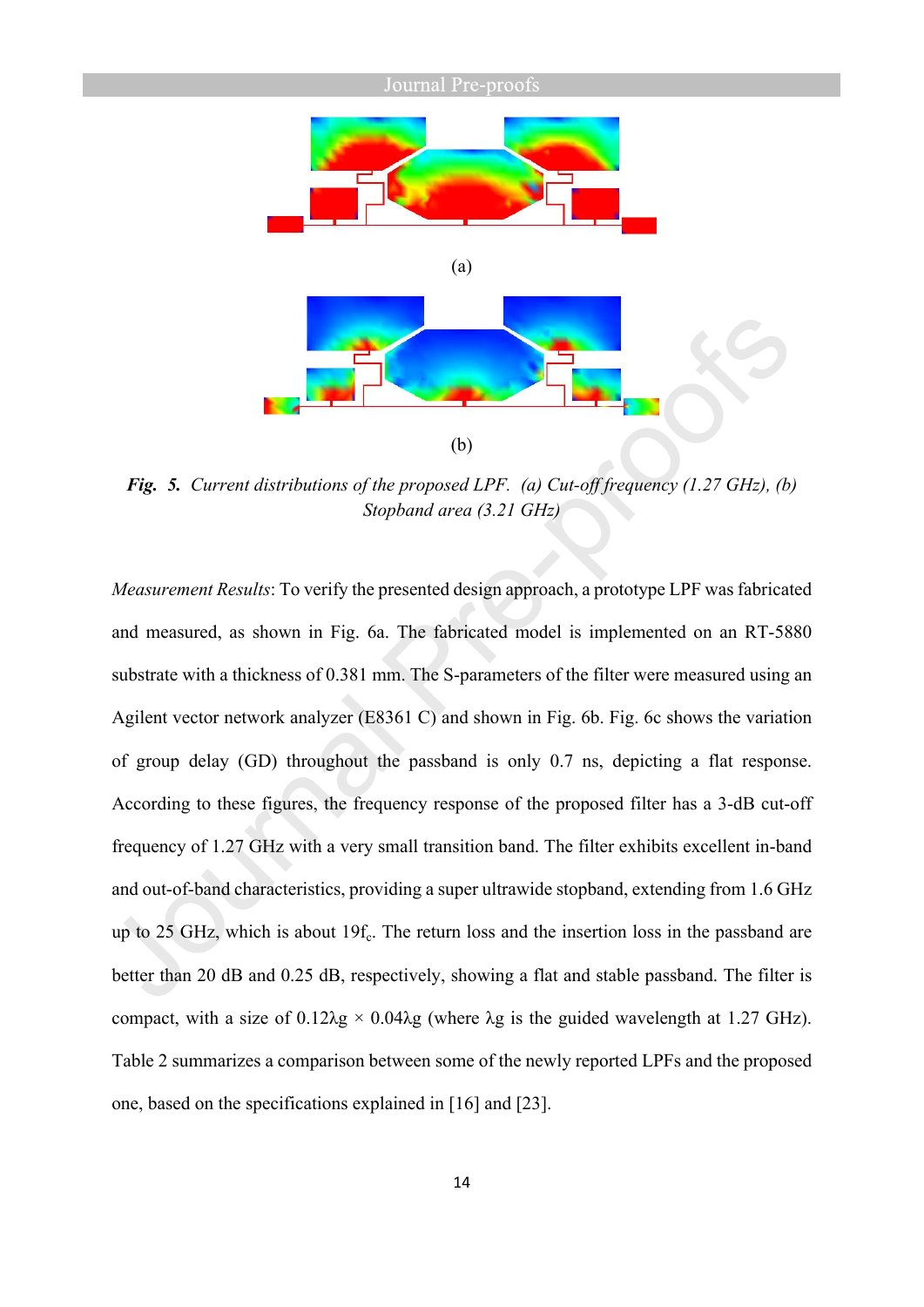



*Fig. 6. The proposed LPF. (a) Fabricated prototype, (b) Simulated and measured results,* 

*(c) Group delay*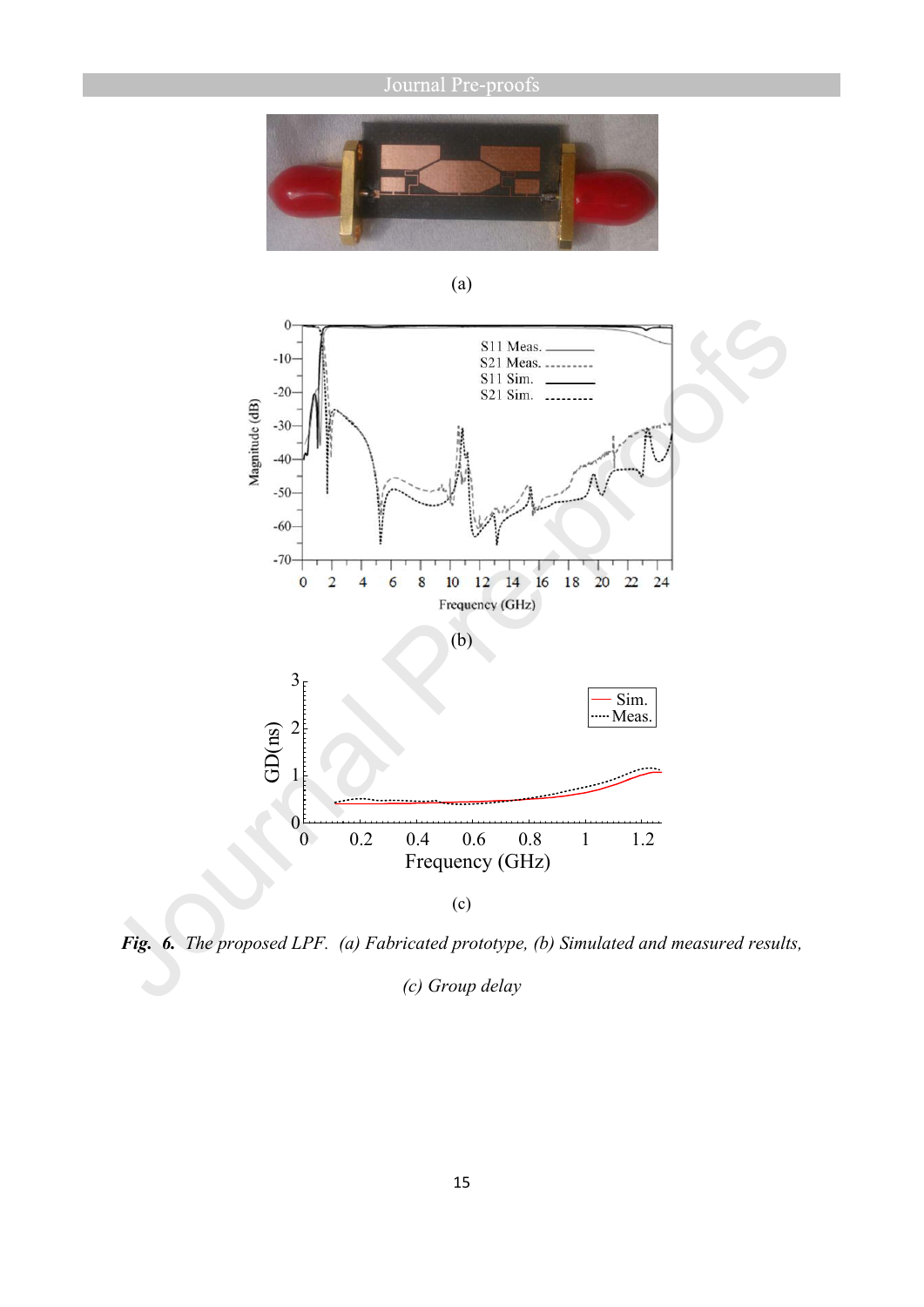| Ref.               | $RO(\xi)$ | <b>RSB</b> | SF             | <b>NCS</b>           | AF              | <b>FOM</b> | $RL$ ( $dB$ ) |
|--------------------|-----------|------------|----------------|----------------------|-----------------|------------|---------------|
| $\lceil 13 \rceil$ | 40.2      | 1.60       | 1.5            | $0.09 \times 0.13$   | 1               | 8,246      | 36            |
| $[14]$             | 57.8      | 1.61       | 3.5            | $0.12 \times 0.10$   | 1               | 27,142     | 10            |
| $\lceil 15 \rceil$ | 104       | 1.80       | $\overline{2}$ | $0.19 \times 0.12$   | 1               | 20,464     | 12            |
| $\lceil 16 \rceil$ | 217       | 1.65       | $\overline{2}$ | $0.29 \times 0.12$   | 1               | 19,931     | 10            |
| $[17]$             | 75        | 1.66       | $\overline{2}$ | $0.11 \times 0.08$   | 1               | 28,040     | 20            |
| [19]               | 77        | 1.74       | 2.4            | $0.09 \times 0.13$   | 1               | 25,247     | 20            |
| $[47]$             | 20        | 1.7        |                | $0.054 \times 0.070$ | 1               | 9190       | 15            |
| [48]               | 100       | 1.6        | 1.8            | 0.032                | 1               | 9000       | 12            |
| [49]               | 37.2      | 1.62       | 1.5            | $0.18 \times 0.21$   | 1               | 2391       | 10            |
| $[50]$             | 14        | 1.5        | 1.5            | $0.06 \times 0.08$   | 1               | 6468       | 15            |
| This work          | 92.5      | 1.76       | 2.5            | $0.04 \times 0.12$   | $1\overline{ }$ | 76,331     | 20            |

**Table 2:** Performance comparison of the proposed filter with some other published.

In table 2, the roll-off rate  $(\xi)$  is defined as:

$$
\xi = \frac{\alpha_{max} - \alpha_{min}}{f_s - f_c} \quad (dB/GHz) \tag{7}
$$

where  $\alpha_{\text{max}}$  and  $\alpha_{\text{min}}$  show the suppression level of -40 dB and -3 dB. Also, the frequencies corresponding with the suppression levels of -40 dB and 3 dB are  $f_s$  and  $f_c$ , respectively. The relative stop-band width (RSB) is given by :

$$
RSB = \frac{stopband width}{cut off frequency}
$$
 (8)

The suppression factor (SF) is:

$$
SF = \frac{suppression level in stopband}{10}
$$
 (9)

The normalized circuit size (NCS) is:

$$
NCS = \frac{physical\ size\ (length \times width)}{\lambda_g^2} \qquad (10)
$$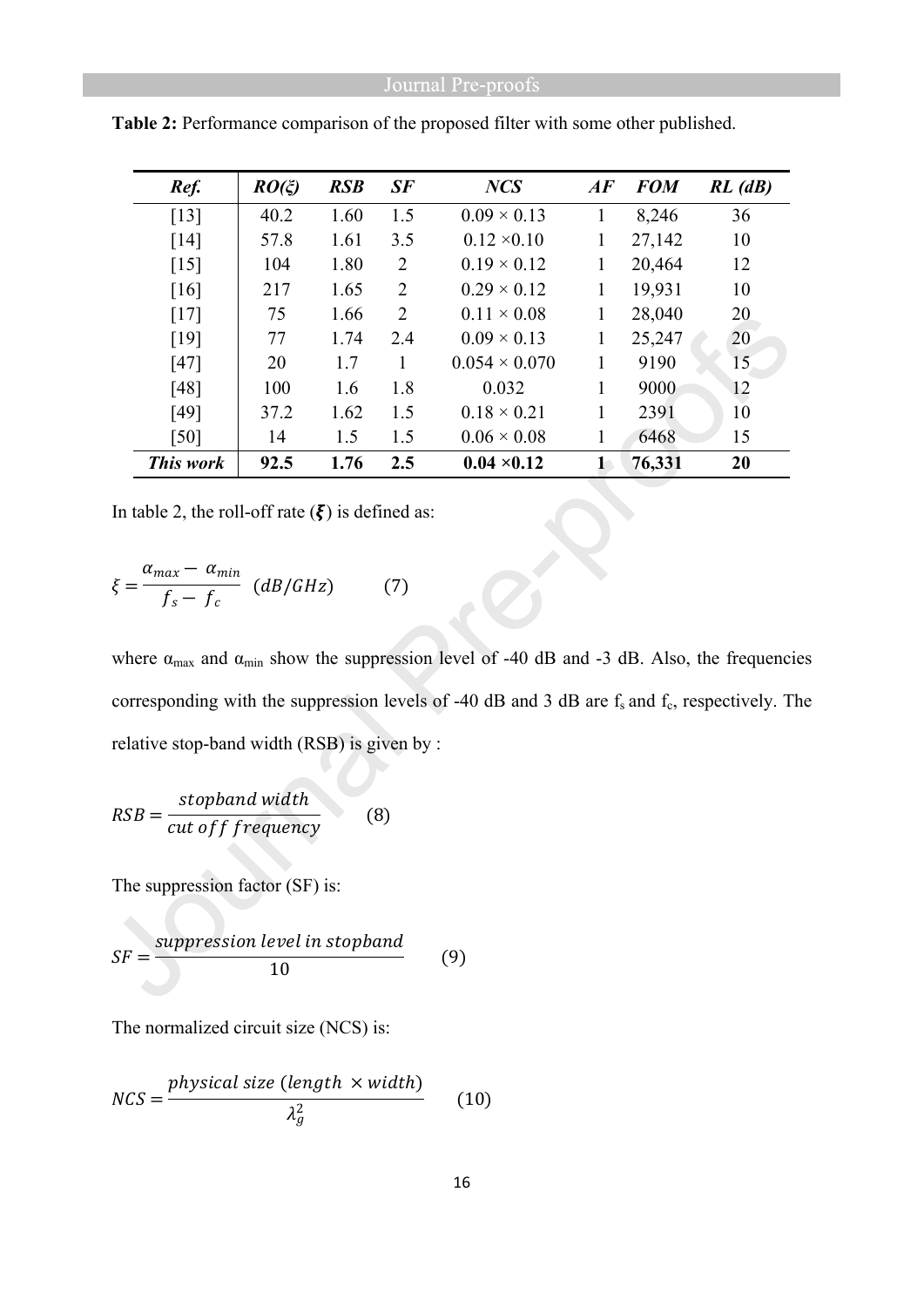where  $\lambda_g$  is the guided wavelength at 1.27 GHz and for 2 dimensional structure the architecture factor (AF) is defined 1. Finally, the FOM is defined as:

$$
FOM = \frac{RSB \times \xi \times SF}{AF \times NCS}
$$
 (11)

*Conclusion:* A highly selective, compact LPF with an ultrawide stopband is designed through a systematic approach. In this approach, three polygonal resonators are designed, where two resonators are collectively responsible for providing an ultrawide stopband, and the third resonator independently controls the cut-off frequency of the filter with a sharp roll-off. The filter suppresses all spurious bands up to the 19th harmonic, with a very good attenuation of 25 dB, exhibiting an excellent out-of-band characteristic. The fabricated LPF has a high return loss (20 dB) and negligible insertion loss (0.25 dB) in the passband. The filter is compact with a very high FOM of 76,331.

#### **Acknowledgement**

This research has been supported by the Ministry of Education, Youth and Sports of the Czech Republic under the project OP VVV Electrical Engineering Technologies with High Level of Embedded Intelligence CZ.02.1.01/0.0/0.0/18\_069/0009855.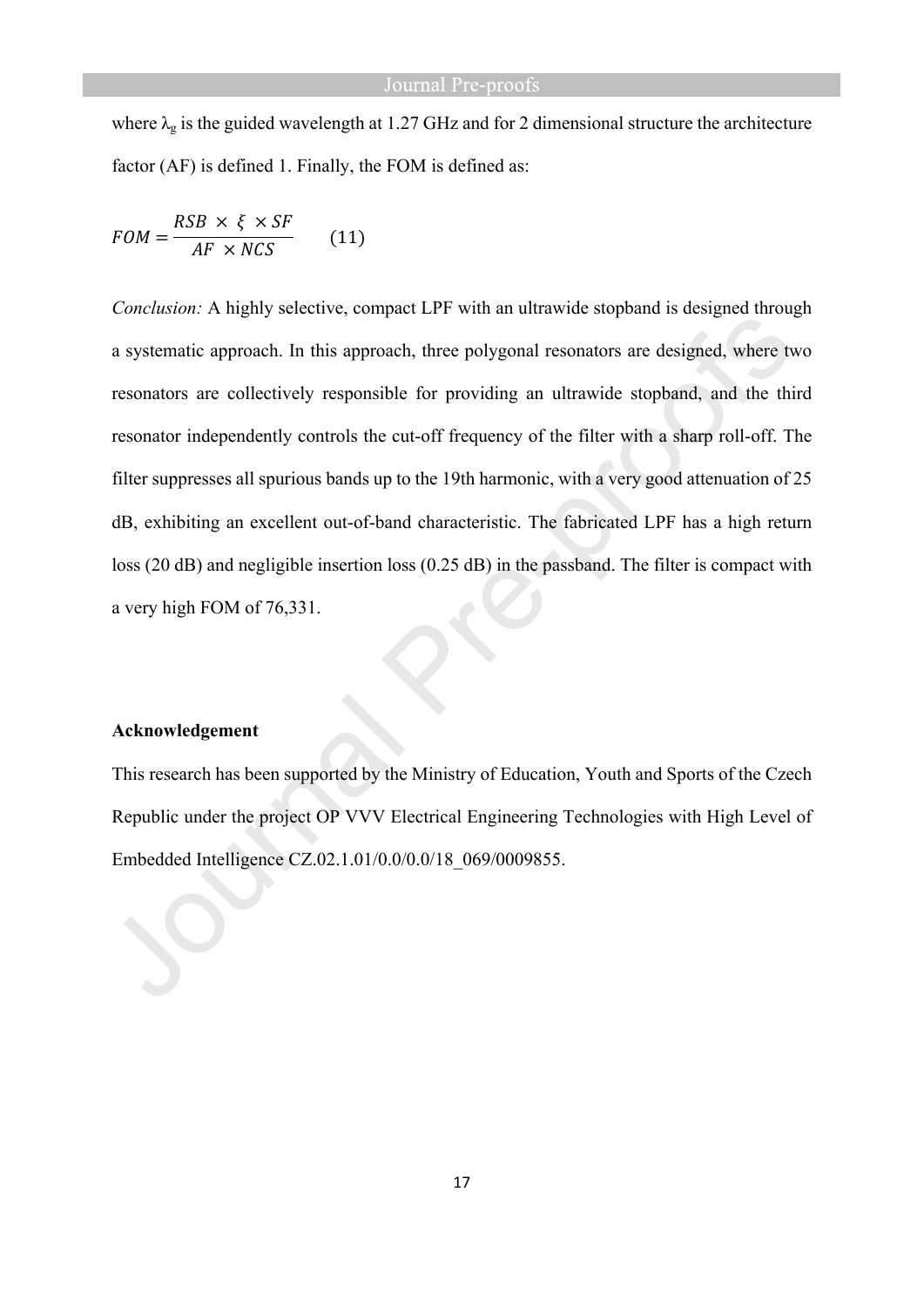### **References**

[1] P Rostami, S Roshani, "A miniaturized dual band Wilkinson power divider using capacitor loaded transmission lines," AEU-International Journal of Electronics and Communications, 90, pp. 63-68, 2018.

[2] G Karimi, M Amirian, A Lalbakhsh, M Ranjbar, "A new microstrip coupling system for realization of a differential dual-band bandpass filter," AEU-International Journal of Electronics and Communication, Vol. 99, pp. 186-192, 2019.

[3] A. Lalbakhsh, Muhammad U. Afzal, Karu P. Esselle, Stepanie L. Smith, Basit A. Zeb, "Single-dielectric Wideband Partially Reflecting Surface with Variable Reflection Components for Realization of a Compact High-gain Resonant Cavity Antenna," IEEE Trans. Antennas Propag.,Vo. 67, no. 3, pp.1916–1921, 2019

[4] P. Gooran, A. Lalbakhsh, H. Moradi, and M. Jamshidi "Compact and wideband printed logperiodic dipole array antenna using multi-sigma and multi-Tau techniques," Journal of Electromagnetic Waves and Applications, 2019

[5] A Ahmadi, SV Makki, A Lalbakhsh, S Majidifar, "A novel dual-mode wideband band pass filter," Applied Computational Electromagnetics Society Journal (ACES). Vol. 29, Issue 9, pp.735-742, Sep. 2014

[6] G. Karimi, H. pourasad, A. Lalbakhsh, H. Siahkamari, "Design of a compact ultra-narrow band dual band filter for WiMAX application," AEU-International Journal of Electronics and Communication, Vol. 110, 2019

[7] H. Jia-Sheng, and M. Lancaster, "Microstrip filters for RF/microwave applications," Microwave Magazine, vol. 3, no. 3, pp. 62-65, 2001.

[8] M. U. Afzal, A. Lalbakhsh and K. P. Esselle, "A Low-Profile Beam-Tilted Antenna Array for Receiving Direct-Broadcast Satellite Services," 2018 IEEE Asia-Pacific Conference on Antennas and Propagation (APCAP), Auckland, 2018, pp. 147-148.

[9] A. Lalbakhsh, M. U. Afzal, K.P. Esselle, S. L. Smith, "Low-Cost Non-Uniform Metallic Lattice for Rectifying Aperture Near-Field of Electromagnetic Bandgap Resonator Antennas," IEEE Trans. Antennas Propag. In press, 2020.

[10] J.E. Eng, and S.Y. Frank, Boeing Co, 2019. *Low cost millimeter wave receiver and method for operating same*. U.S. Patent 10,263,648.

[11] Muhammad U. Afzal, A. Lalbakhsh, Karu P. Esselle, "Electromagnetic-wave beamscanning antenna using near-field rotatable graded-dielectric plates," Journal of Applied Physics, Vol. 124, no. 23 pp. 912–915, 2018.

[12] A. Sheikhi, A. Alipour, and H. Hemesi, "Design of microstrip wide stopband lowpass filter with lumped equivalent circuit," Electronics Letters, vol. 53, no. 21, pp. 1416-1418, 2017. [13] Y. Jiang, B. Wei, Y. Heng, X. Guo, B. Cao, and L. Jiang, "Compact superconducting lowpass filter with wide stopband," Electronics Letters, vol. 53, no. 14, pp. 931-933, 2017.

[14] B. Zhang, S. Li, and J. Huang, "Compact lowpass filter with wide stopband using coupled rhombic stubs," Electronics Letters, vol. 51, no. 3, pp. 264-266, 2015.

[15] S. Jiang, and J. Xu, "Sharp roll-off planar lowpass filter with ultra-wide stopband up to 40 GHz," Electronics Letters, vol. 53, no. 11, pp. 734-735, 2017.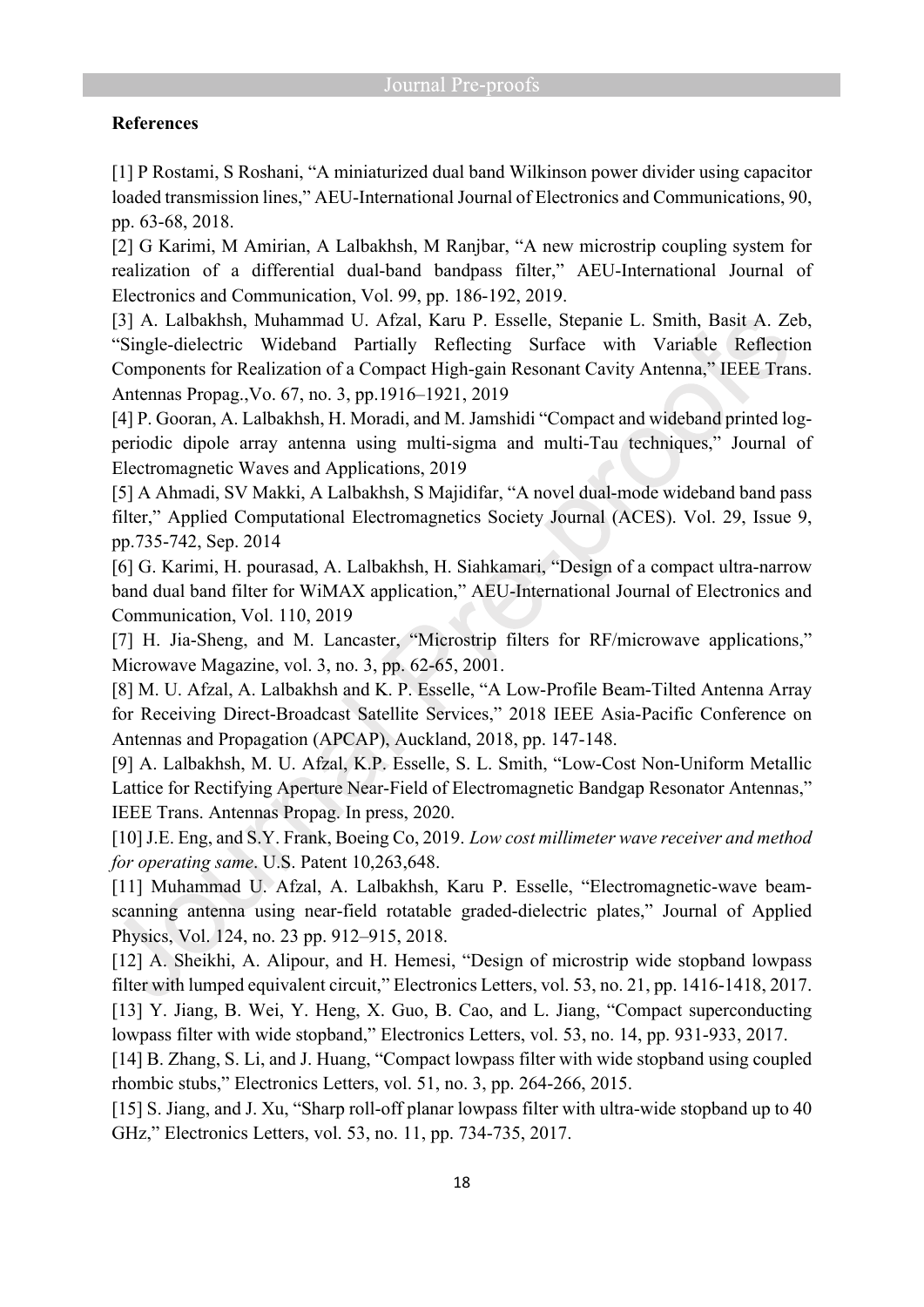[16] G. Karimi, A. Lalbakhsh, and H. Siahkamari, "Design of sharp roll-off lowpass filter with ultra wide stopband," IEEE Microwave and Wireless Components Letters, vol. 23, no. 6, pp. 303-305, 2013.

[17] J. Xu, Y.-X. Ji, W. Wu, and C. Miao, "Design of miniaturized microstrip LPF and wideband BPF with ultra-wide stopband," IEEE Microwave and wireless components letters, vol. 23, no. 8, pp. 397-399, 2013.

[18] K. Dehghani, G. Karimi, A. Lalbakhsh and S.V. Maki, "Design of lowpass filter using novel stepped impedance resonator," Electronics Letters, vol. 50, no. 1, pp. 37-39, 2014.

[19] C.-J. Chen, C.-H. Sung, and Y.-D. Su, "A multi-stub lowpass filter," IEEE Microwave and Wireless Components Letters, vol. 25, no. 8, pp. 532-534, 2015.

[20] F.-C. Chen, H.-T. Hu, J.-M. Qiu, and Q.-X. Chu, "High-selectivity low-pass filters with ultrawide stopband based on defected ground structures," IEEE Transactions on components, packaging and manufacturing Technology, vol. 5, no. 9, pp. 1313-1319, 2015.

[21] S. Jiang, and J. Xu, "Compact microstrip lowpass filter with ultra-wide stopband based on dual-plane structure," Electronics Letters, vol. 53, no. 9, pp. 607-609, 2017.

[22] S. Roshani, "A compact microstrip low-pass filter with ultra wide stopband using compact microstrip resonant cells," International Journal of Microwave and Wireless Technologies, vol. 9, no. 5, pp. 1023-1027, 2017.

[23] G Karimi, A Lalbakhsh, K Dehghani, H Siahkamari, "Analysis of Novel Approach to Design of Ultra‐wide Stopband Microstrip Low‐Pass Filter Using Modified U‐Shaped Resonator," ETRI Journal, vol. 37, no. 5, pp. 945-950, 2015.

[24] G Karimi, H Siahkamari, FK Hamedani, A Lalbakhsh, "Design of modified Z-shaped and T-shaped microstrip filter based on transfer function analysis," Wireless Personal Communications, vol. 82, no. 4, pp. 2005-2016, 2015.

[25] H. Sariri, Z. Rahmani, A. Lalbakhsh and S. Majidifar, "Compact LPF Using T-shaped Resonator," Frequenz, vol. 67, no. 1-2, pp. 17-20, 2013.

[26] S. Roshani, K. Dehghani, and S. Roshani, "A Lowpass Filter Design Using Curved and Fountain Shaped Resonators," Frequenz, vol. 73, no. 7-8, pp. 267-272, 2019.

[27] A. Ghaderi, and S. Roshani, "L-Band Microstrip Lowpass Filter with Small Size and Excellent Harmonic Suppression," Microwave Journal, vol. 61, no. 10, 2018.

[28] Pooia Lalbakhsh, Bahram Zaeri, A. Lalbakhsh, Mehdi N. Fesharaki, "AntNet with Reward-Penalty Reinforcement Learning,"Second International Conference on Computational Intelligence, Communication Systems and Networks (CICSYN2010), Liverpool, UK, pp. 17- 21, 2010.

[29] Pooia Lalbakhsh, Bahram Zaeri and A. Lalbakhsh, "An Improved Model of Ant Colony Optimization using a Novel Pheromone Update Strategy," IEICE Trans. Inf. & Syst. Vol. E96- D, No.11, pp. 2309-2318, Nov. 2013.

[30] M. B. Jamshidi, N. Alibeigi, A. Lalbakhsh, "Artificial Neural Networks: A Powerful Tool for Cognitive Science," 2018 IEEE 9th Annual Information Technology, Electronics and Mobile Communication Conference (IEMCON), Vancouver, BC, 2018, pp. 674-679.

[31] Wang, G., Xu, Y., Ge, M., Lu, L. and Jia, Y., 2020. Mode transition and energy dependence of FitzHugh-Nagumo neural model driven by high-low frequency electromagnetic radiation. AEU-International Journal of Electronics and Communications, p.153209.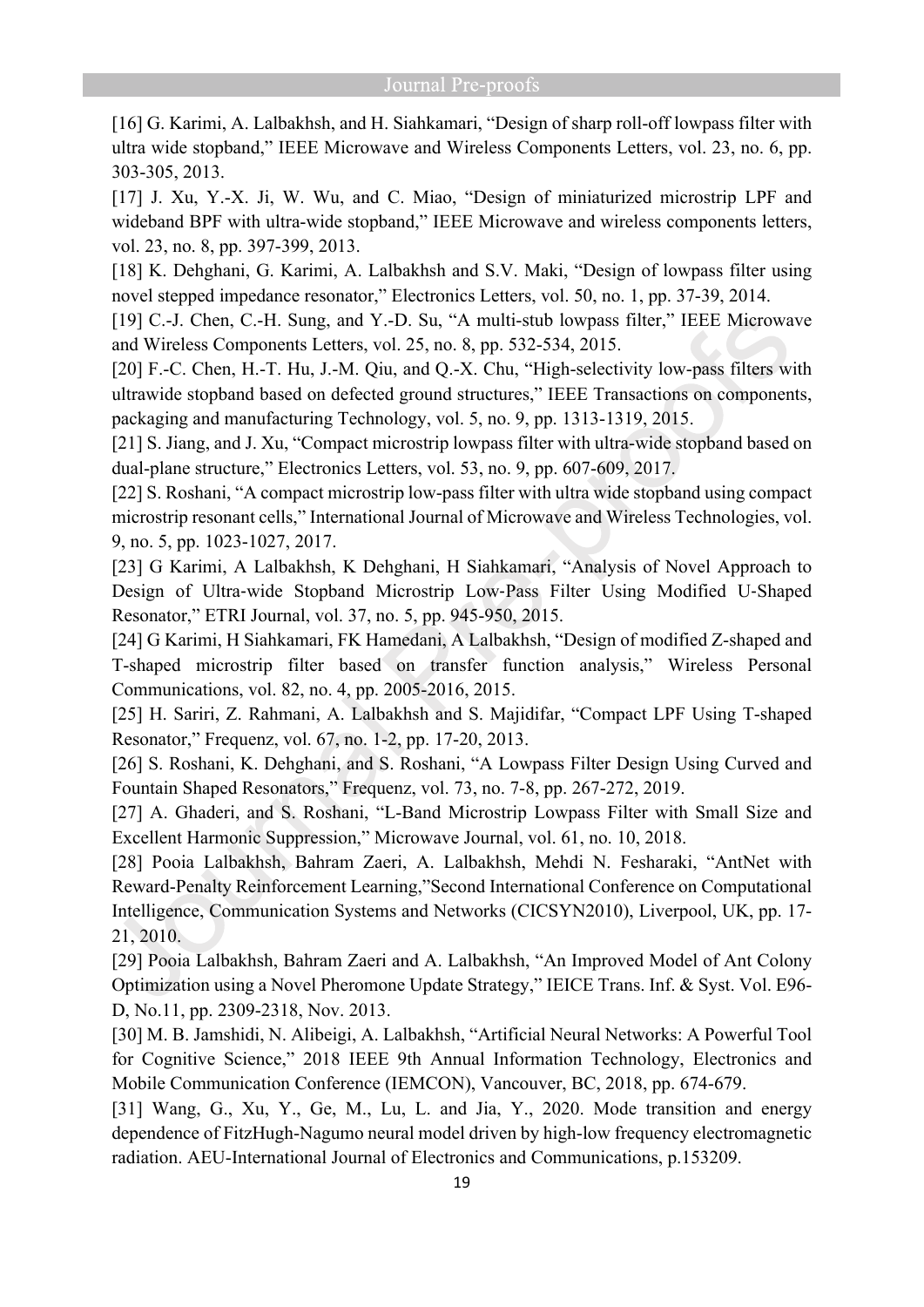[32] M. B. Jamshidi, A. Lalbakhsh, N. Alibeigi, M. R. Soheyli, B. Oryani and N. Rabbani, "Socialization of Industrial Robots: An Innovative Solution to improve Productivity," 2018 IEEE 9th Annual Information Technology, Electronics and Mobile Communication Conference (IEMCON), Vancouver, BC, 2018, pp. 832-837.

[33] M Hayati, F Shama, S Roshani, A Abdipour,"Linearization design method in class-F power amplifier using artificial neural network," Journal of Computational Electronics 13 (4), 943-949

[34] M. B. Jamshidi, A. Lalbakhsh et al, "Artificial Intelligence and COVID-19: Deep Learning Approaches for Diagnosis and Treatment," *IEEE ACCESS*, 2020. DOI:10.1109/ACCESS.2020.3001973.

[35] A. Lalbakhsh, Muhammad U. Afzal, Karu P. Esselle, Stephanie Smith, "Design of an artificial magnetic conductor surface using an evolutionary algorithm," in Proc. 19th IEEE international Conference on Electromagnetics in Advanced Applications (ICEAA), Verona, Italy, Sep., 2017

[36] A. Lalbakhsh, Muhammad U. Afzal, B. A. Zeb and Karu P. Esselle, "Design of a dielectric phase-correcting structure for an EBG resonator antenna using particle swarm optimization," in Proc. IEEE. Int Symp. Antennas Propag. (ISAP), Hobart, Australia, Nov., 2015, pp. 408- 410

[37] Z. Yang, Y. Yao, Y. Jin, M. Li, Z. Geng, Z. Yu, and Z. Li, "Synthesizing and Optimizing of Wide Stopband Low-Pass Filter with Improved Infinite Attenuation Unit Based on Stubs," Frequenz, vol. 72, no. 11-12, pp. 523-531, 2018.

[38] A Karami, GH Roshani, E Nazemi, S Roshani, "Enhancing the performance of a dualenergy gamma ray based three-phase flow meter with the help of grey wolf optimization algorithm,'' Flow Measurement and Instrumentation 64, 164-172, 2018.

[39] A. Lalbakhsh, M. U. Afzal, and K. P. Esselle, "Multiobjective particle swarm optimization to design a time-delay equalizer metasurface for an electromagnetic band-gap resonator antenna," IEEE Antennas and Wireless Propagation Letters, vol. 16, pp. 912-915, 2017.

[40] M. B. Jamshidi, A. Lalbakhsh, S. Lotfi, H. Siahkamari, B. Mohamadzade, and J. Jalilian, "A Neuro-based Approach to Designing a Wilkinson Power Divider," International Journal of RF and Microwave Computer Aided Engineering, e22091. 2019.

[41] S. Koziel, and A. Bekasiewicz, "On deterministic procedures for low-cost multi-objective design optimization of miniaturized impedance matching transformers," Engineering Computations, vol. 34, no. 2, pp. 403-419, 2017.

[42] A. Lalbakhsh, M. U. Afzal, K. P. Esselle, and S. L. Smith, "Wideband Near-Field Correction of a Fabry–Perot Resonator Antenna," IEEE Transactions on Antennas and Propagation, vol. 67, no. 3, pp. 1975-1980, 2019.

[43] MB Jamshidi, A Lalbakhsh, B Mohamadzade, H Siahkamari, "A Novel Neural-Based Approach for Design of Microstrip Filters," AEU-International Journal of Electronics and Communications, pp. 152847, 2019.

[44] A. Lalbakhsh, M. Afzal, and K. Esselle, "Simulation-driven particle swarm optimization of spatial phase shifters," in Proc. 18th IEEE international Conference on Electromagnetics in Advanced Applications (ICEAA), Australia, Cairns, Australia, Sep., 2016, pp 428-430